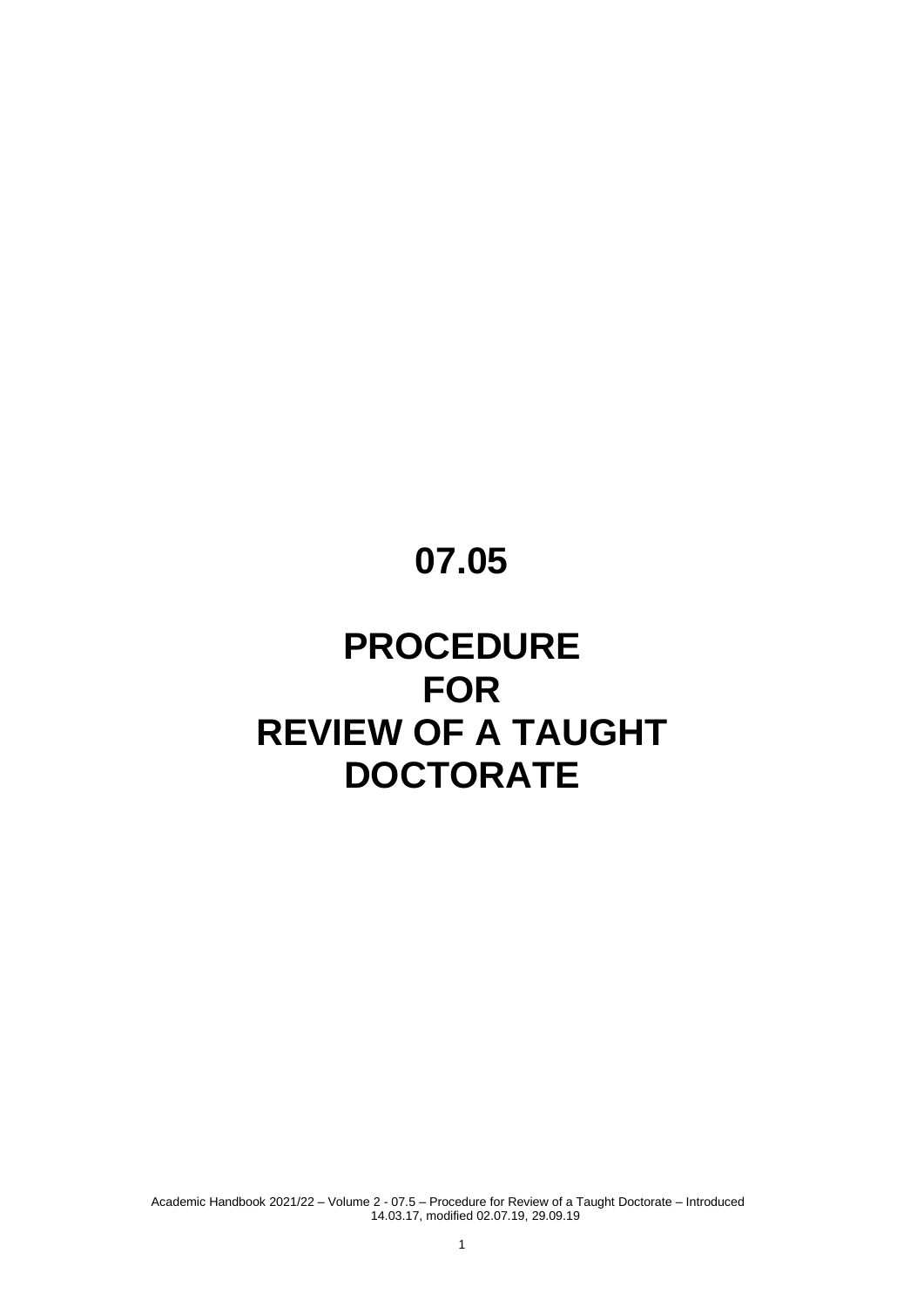## **CARDIFF METROPOLITAN UNIVERSITY REVIEW OF TAUGHT DOCTORATES**

## **1 Introduction**

- 1.1 This section sets out the procedure for the review of a Taught Doctorate.
- 1.2 A template for a Self-Evaluation Document comprises Appendix 1 and a series of Guidance Notes for Chair, Panellists, Programme Team and Students comprises Appendix 2.

## **2 Authority**

- 2.1 Cardiff Metropolitan University includes the Taught Doctorate within its definition of a research degree programme.
- 2.2 Through its research degree awarding powers, Cardiff Metropolitan University has responsibility for the quality assurance of its research degree programmes.
- 2.3 If the review proposes a new Cardiff Metropolitan University qualification, then approval should be sought prior to the review event using the procedure located within the Academic Handbook at:

[http://www.cardiffmet.ac.uk/registry/academichandbook/Documents/](http://www.cardiffmet.ac.uk/registry/academichandbook/Documents/AH1_14_02.pdf) [AH](http://www.cardiffmet.ac.uk/registry/academichandbook/Documents/AH1_14_02.pdf) [1\\_14\\_02.pdf](http://www.cardiffmet.ac.uk/registry/academichandbook/Documents/AH1_14_02.pdf)

# **3 Structure for Taught Doctorate**

- 3.1 The following rules apply regarding the conduct of the Taught Doctorate:
	- .1 The School associated with a taught doctorate must have a minimum of 10 academic members of staff in the discipline area who are qualified to supervise research degrees, at least 5 of whom must be qualified to act as Directors of Study;
	- .2 The associated School must be able to provide research students with the facilities set down in Cardiff Metropolitan University's Code of Practice for Research Degrees (henceforth the Code of Practice);
	- .3 The associated School will adhere to all the administrative processes set down in the Code of Practice
	- .4 The associated School will have an Associate Dean (Research) who will responsible for overseeing the admission, supervision and administration of candidates including administration in relation to examination;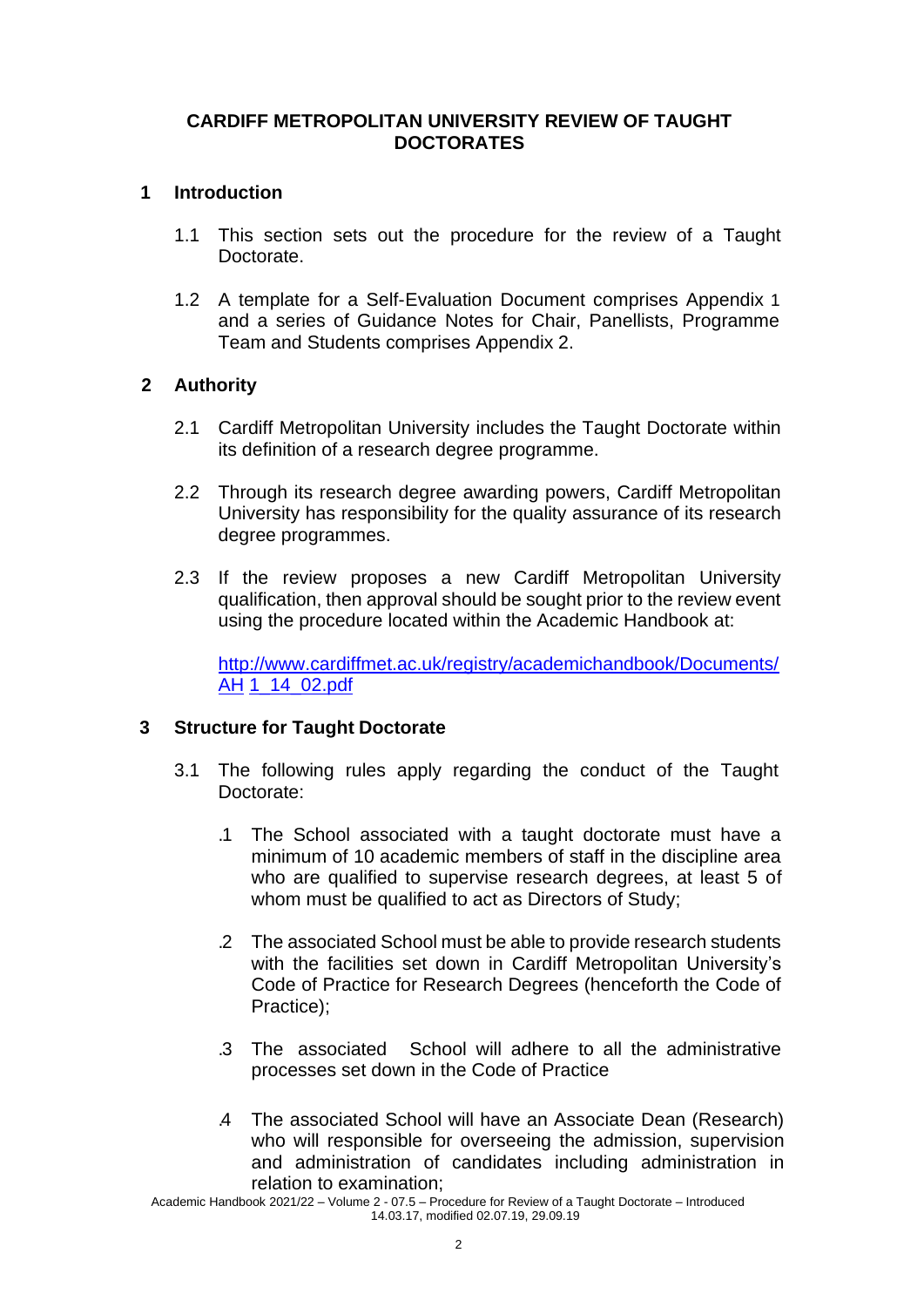.5 The associated School will have a Research Degrees subcommittee with terms of reference and membership as set out in Volume 3 of the Academic Handbook.

## **4 Purpose of Review and Regulatory Framework**

- 4.1 The review, taking cognisance of any proposed incorporated modifications, will seek to ensure that:
	- 1. the standards set at the introduction of the Taught Doctorate or since the last review have been maintained, that quality enhancement by virtue of taking action on issues raised has taken place, that appropriate programme up-dates have occurred and via the correct mechanisms;
	- 2. changes proposed would keep the Taught Doctorate aligned with Cardiff Metropolitan University's mission, would continue to attain appropriate levels of quality and standards and would continue to take cognisance of external benchmarks as necessary;
	- 3. the programme documentation is acceptable.
- 4.2 The regulatory framework shall be Cardiff Metropolitan University's Taught Doctorate Regulations with due regard also to be paid to the Cardiff Metropolitan University Code of Practice Research Degrees.
- 4.3 The Review Panel evaluating a Taught Doctorate will also take account of external benchmarks, which will include:
	- Advice and Guidance relating to Research Degrees in the UK Quality Code
	- the FHEQ qualification descriptor for a Doctoral degree
	- QAA Doctoral degree characteristics

# **5 Evaluating the Taught Doctorate**

The Review Panel will wish to assure itself of the following in respect of the Taught Doctorate under review:

- 5.1 That there are in place effective arrangements to maintain appropriate academic standards and enhance the quality of the Taught Doctorate including monitoring the programme against internal and external indicators that reflect the context in which it is being offered;
- 5.2 That the associated School has provided and will continue to provide an environment that supports research students doing and learning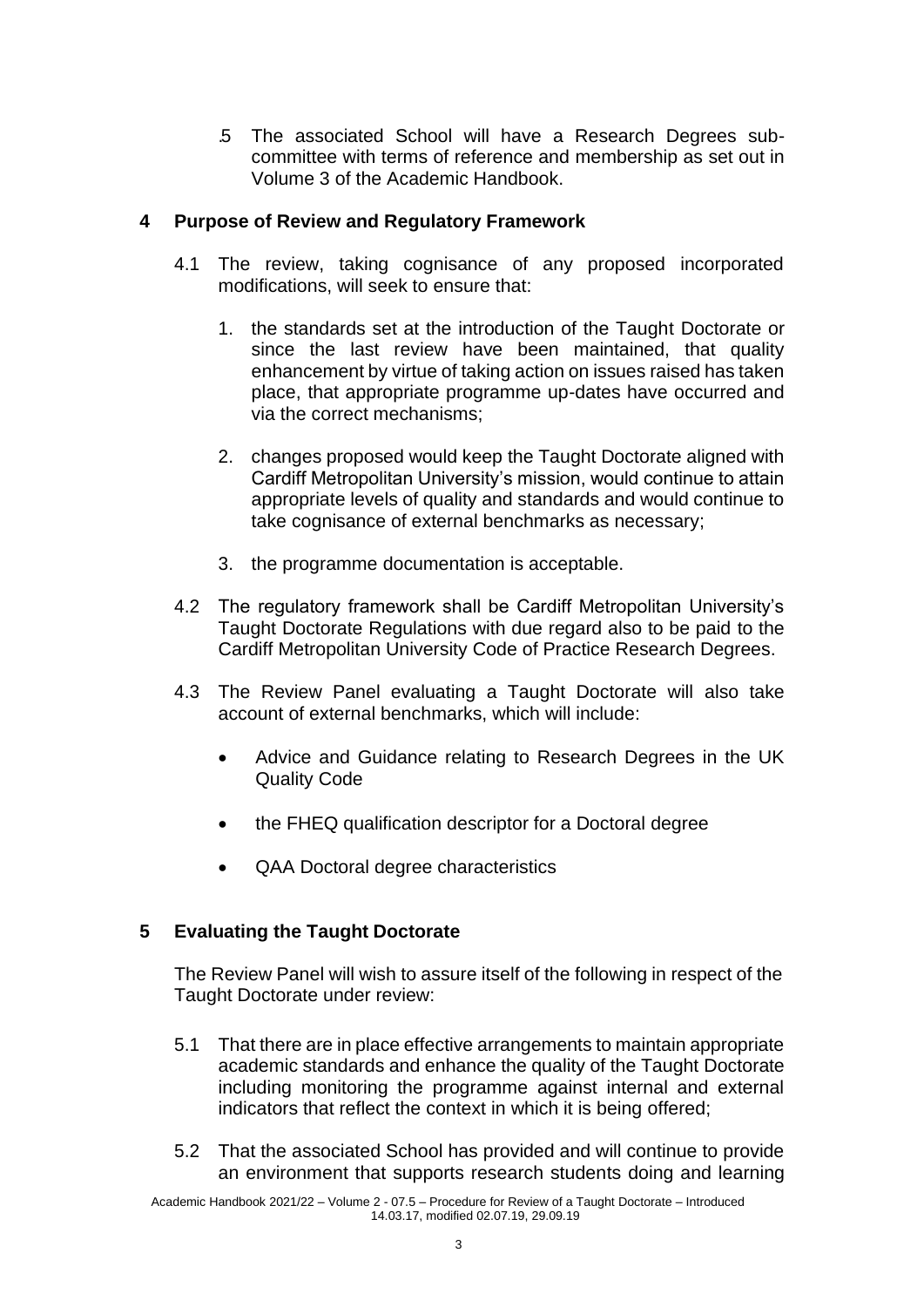about research, in which excellent research recognised by the relevant subject community is occurring;

- 5.3 That the associated School has evidenced effective and adequate management and administration, adequate and well deployed human and physical resources and appropriate systems for quality assurance;
- 5.4 That associated School can evidence that its research activity has been of an appropriate quality and standard to support research at Taught Doctorate level. The following are examples of evidence to be presented:
	- .1 That its history of research activity, evidence of research "culture" and proposals for future developments (supported by statistics) is acceptable;
	- .2 That the detailed procedures currently in force for the registration, monitoring, supervision and assessment of students are acceptable. These will include:
		- a) admission and selection procedures that are clear, consistently applied and demonstrate equality of opportunity; and that ensure that only appropriately qualified and prepared applicants are admitted after a decisionmaking process involving at least two members of staff trained in the selection and admission of research degree students;
		- b) induction programme and student handbook that provide students with sufficient information to enable them to commence study with an understanding of the environment in which they will be working;
		- c) defined arrangements for supervision, rights and responsibilities of supervisor and student and that these are clearly communicated;
		- d) systematic and clear supervision arrangements including the appointment of supervisors with appropriateskills and subject knowledge, a supervisory team for each student including a main supervisor as the contact point, and that supervisors are afforded sufficient time to effectively discharge their responsibilities;
		- e) progression from the taught part of the Doctorate;
		- f) assessment criteria and procedures (in accordance with the relevant University regulations)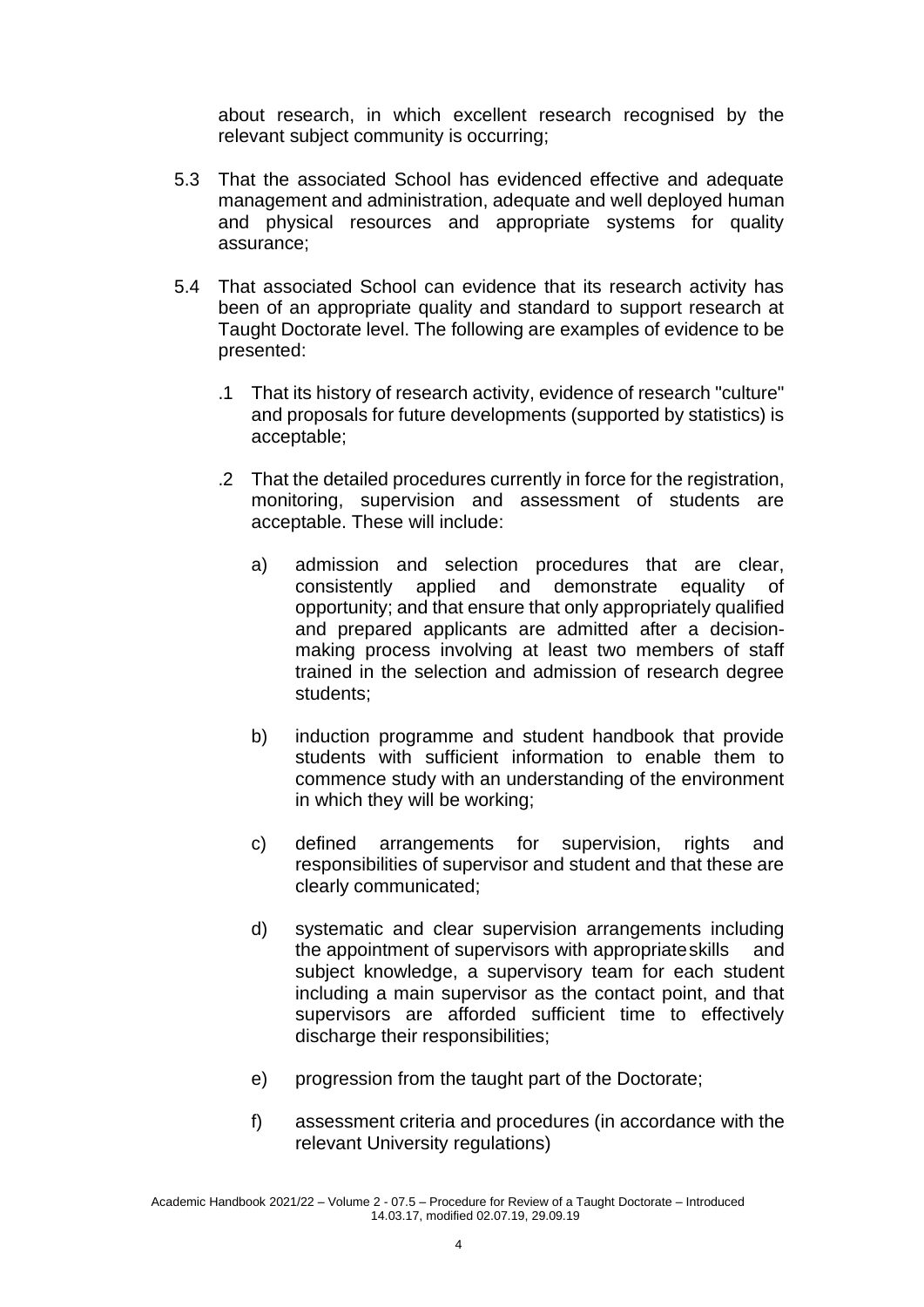- i) that assessment criteria define academic standards and the achievements of graduates and are clear and readily available to research students, staff and examiners;
- ii) that assessment procedures are clear, rigorous, fair and consistent, include input from an external examiner, are carried out to a reasonable timescale and are communicated clearly to students, supervisors and examiners;
- .3 that the systems in place or proposed to monitor, support and review student progress (including formal and explicit progress reviews at different stages) and to obtain student feedback are clearly defined and appropriate, and that such systems are made known to students and supervisors, including the need to maintain appropriate records of the outcomes of meetings and related activities;
- .4 that independent and formal procedures for dealing with complaints and appeals are in place and are promoted, which are fair, clear, robust and consistently applied, and that acceptable grounds for complaints and appeals are clearly defined;
- .5 that appropriate student welfare/support services are in place;
- .6 that there are appropriate opportunities for research students to develop their research, personal and professional skills, such development needs identified at the start of the degree and regularly reviewed thereafter;
- .7 that the academic staff who will supervise and manage the taught doctorate are sufficient in number and quality. Detailed information will be required in the following areas:
	- a) List of all staff (academic and administrative);
	- b) CVs of current and potential supervisors including experience of research supervision;
	- c) research degrees held by staff;
	- d) staff development policy and examples of current activities;
	- e) experience of staff in research supervision;
	- f) students currently registered or completed;
	- g) student withdrawals/failure to complete;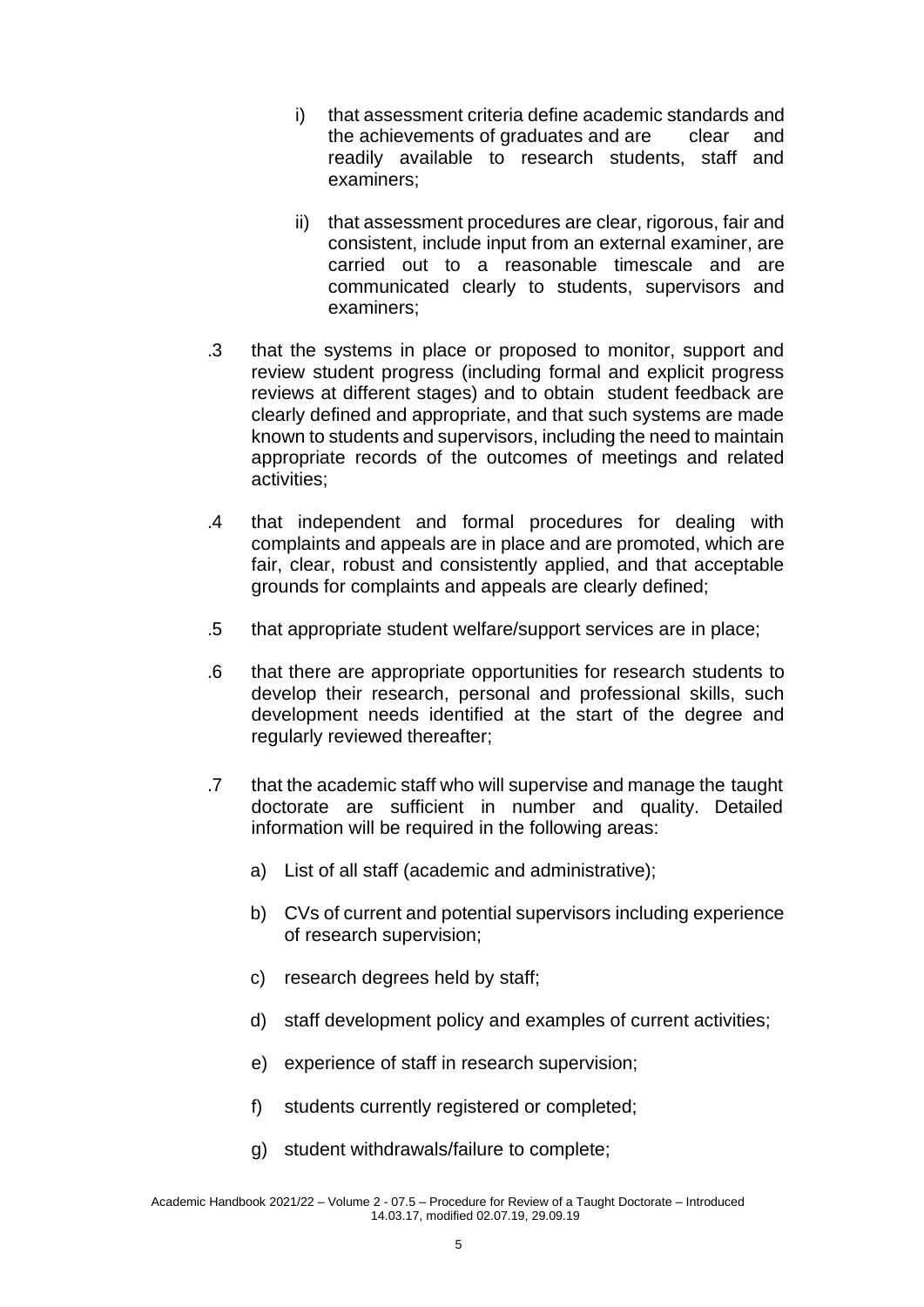- h) research degrees staff handbook.
- .8 that the resources available or proposed are adequate in extent and quality. Attention will focus on library, information technology and research facilities;
- .9 that a mechanism is in place to collect, review and respond appropriately to evaluations from those concerned with the taught doctorate, including individual research students and groups of research students and their representatives, such evaluations considered openly and constructively, and the results appropriately communicated;
- .10 that the associated School's Research Degrees Sub- Committee is operating in accordance with its terms of reference as set out in the Academic Handbook.

# **6 Review Panel Membership**

- 6.1 The membership of the Review Panel will include a Chair (not from research area of the Taught Doctorate), two representatives from Cardiff Metropolitan University's Research Degrees Committee, one external who is a subject specialist and one representative of the University's Research & Enterprise Unit. Should there be a last-minute resignation of an internal member who is not readily replaceable, it will be the Chair's decision (in consultation with the Quality Operations Manager and Chair of Academic Quality & Standards Committee) as to whether or not to proceed, but the Chair should try to do so if at all possible. However, an event will not normally proceed without the external being present.
- 6.2 The Chair will normally have experience as a panel member of validation/review events panels both within and outside Cardiff Metropolitan University.
- 6.3 Close association with the Taught Doctorate programme will be a bar to membership of the Review Panel.

## **7 Programme for the Review Event**

- 7.1 The programme for the event will normally include:
	- a) an initial private meeting of the Review Panel to review the documentation provided and discuss issues to be explored; the Panel will identify issues it wishes to raise with the team in regard to changes, procedures, quality enhancement, standards etc.;
	- b) a meeting of the Review Panel with the associated School Management and Planning Team to explore the location of the Taught Doctorate degree programme within the School's portfolio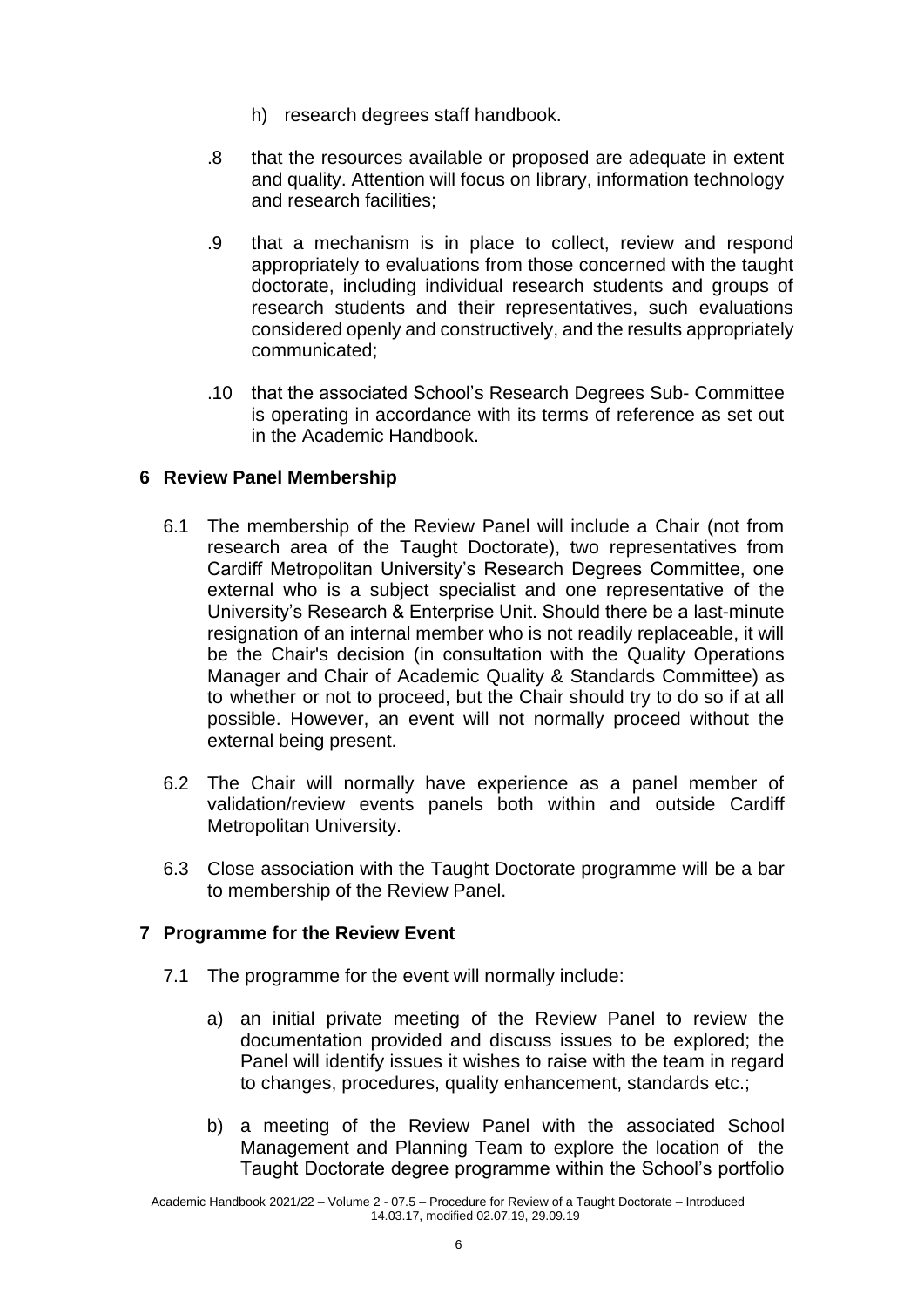and other context and management issues; such as strategic plans, arrangements for managing the academic quality and standards of research degrees; current and proposed development of research culture, environment and facilities; and issues relating to resourcing and any initiatives of provision which might affect the Taught Doctorate degree programme;

- c) a meeting of the Review Panel with the Taught Doctorate Programme Team and supervisors so that the Panel can explore issues arising from the submission document including rationale, aims, structure, content, and delivery; the registration, monitoring, supervision, assessment and support of students; staffing and research facilities;
- d) an inspection of relevant facilities, both general (e.g. library and IT) and those specific to the programme;
- e) a meeting with current and former students of the Taught Doctorate programme;
- f) a further private meeting of the Review Panel to summarise findings and, as necessary, to formulate commendations, conditions and recommendations;
- g) feedback by the Chair of the Panel to appropriate staff to include a formal summary of the Panel's conclusions including any conditions of approval and the timescale for their fulfilment, recommendations and commendations.
- 7.2 In considering its recommendations to the Cardiff Metropolitan University Academic Quality & Standards Committee and the conditions and recommendations of approval, as appropriate, the Review Panel shall take full cognisance of the perceived ability of the associated School to deliver the Taught Doctorate degree programme to at least threshold levels of quality – as adjudged from the staffing expertise and adequacy, the learning resource levels and the student support available – and to sustain academic standards equivalent to those achieved by the University's students qualifying for equivalent awards.

## **8 Documentation for Taught Doctorate Review Events**

## **8.1 Overview**

.1 The submission document should demonstrate what has been achieved and, if appropriate, what is proposed to be achieved. Concise, explicit documentation should enable the reader readily to understand the Taught Doctorate and its progress and identify relevant issues. It is the responsibility of the associated School to ensure that the submission documentation is compliant with the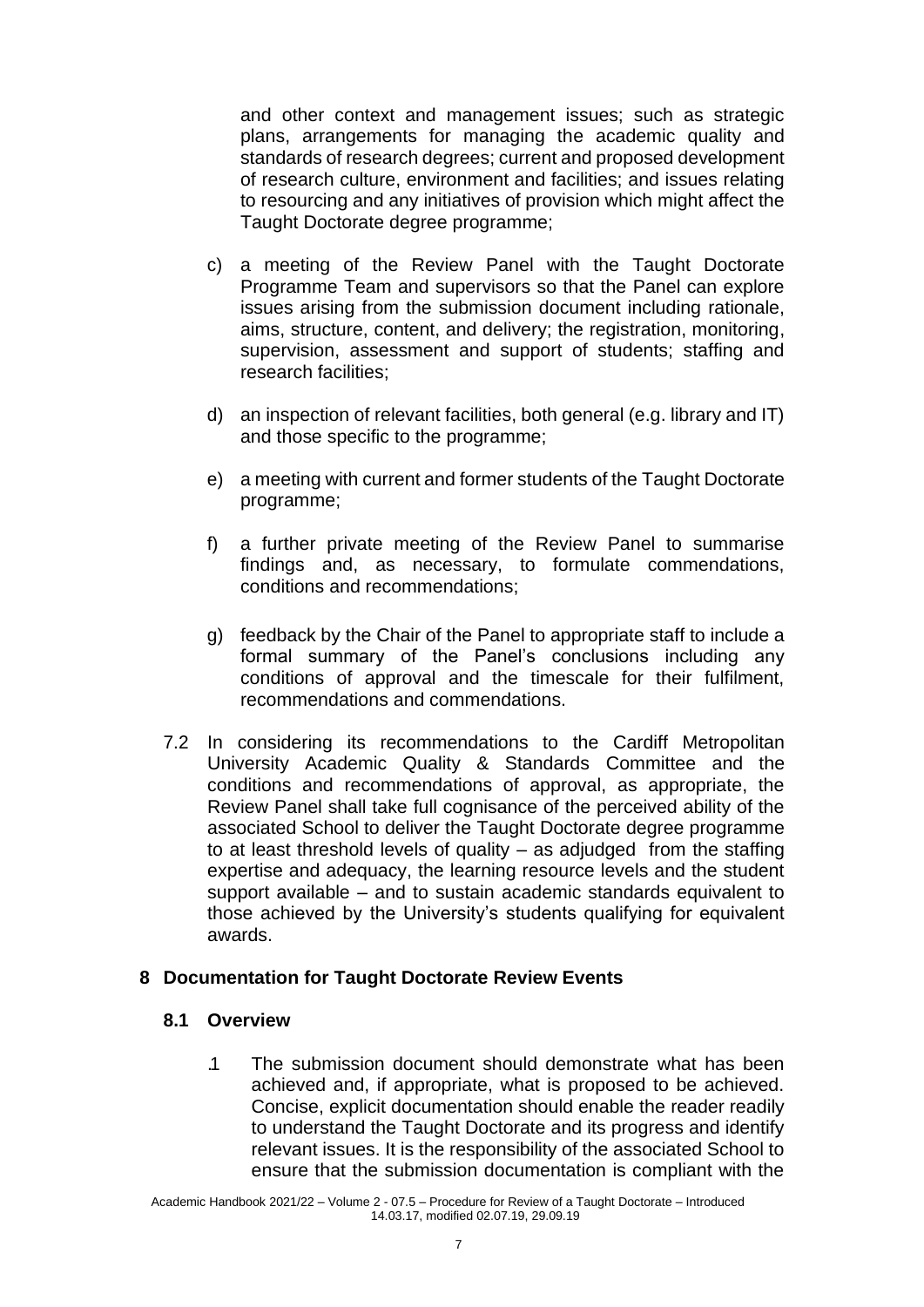University's requirements and is appropriate in quality.

- .2 The quality of the documentation is an important element in a successful review as these documents will be the basis for critical discussion between the associated School and the Review Panel. To that end, the nature of the language used and the presentation adopted are important. The writing should be clear and precise, the language simple and jargon-free and excessive verbosity should be avoided. Diagrams and charts may be used with benefit.
- .3 The submission document should be organised in such a way as to make for ease of access, referencing and reading. The various areas encompassed should be differentiated either as subsections of a larger document or as separate documents. The overall product should be manageable and usable.
- .4 The associated School will produce the programme review documents. The Quality Enhancement Directorate (QED) must receive the documents at least 20 working days before the review event; failure to do this will normally result in the cancellation of the review event.
- .5 Before submitting the programme documentation for review to the ASQU, measures must be taken by the associated School to ensure that:
	- a) the form, content and quality of the documentation complies with requirements, including those of the Submission Checklist' jointly signed–off by the Associate Dean Research and the Associate/Deputy Dean;
	- b) there is ownership of the documentation by the Management Team and the Programme Team, which will defend it at the review event;
	- c) the resources needed to deliver the programme will continue to be available and, in the case of any proposed changes, will be made available;
	- d) if appropriate, that any servicing required from all participating schools will continue to be available and, in the case of allowed proposed changes to the programme, is properly organised and will be available for the lifespan of the programme;
	- e) the design of the programme complies with the relevant structural framework;
	- f) the programme incorporates Cardiff Metropolitan University

Academic Handbook 2021/22 – Volume 2 - 07.5 – Procedure for Review of a Taught Doctorate – Introduced 14.03.17, modified 02.07.19, 29.09.19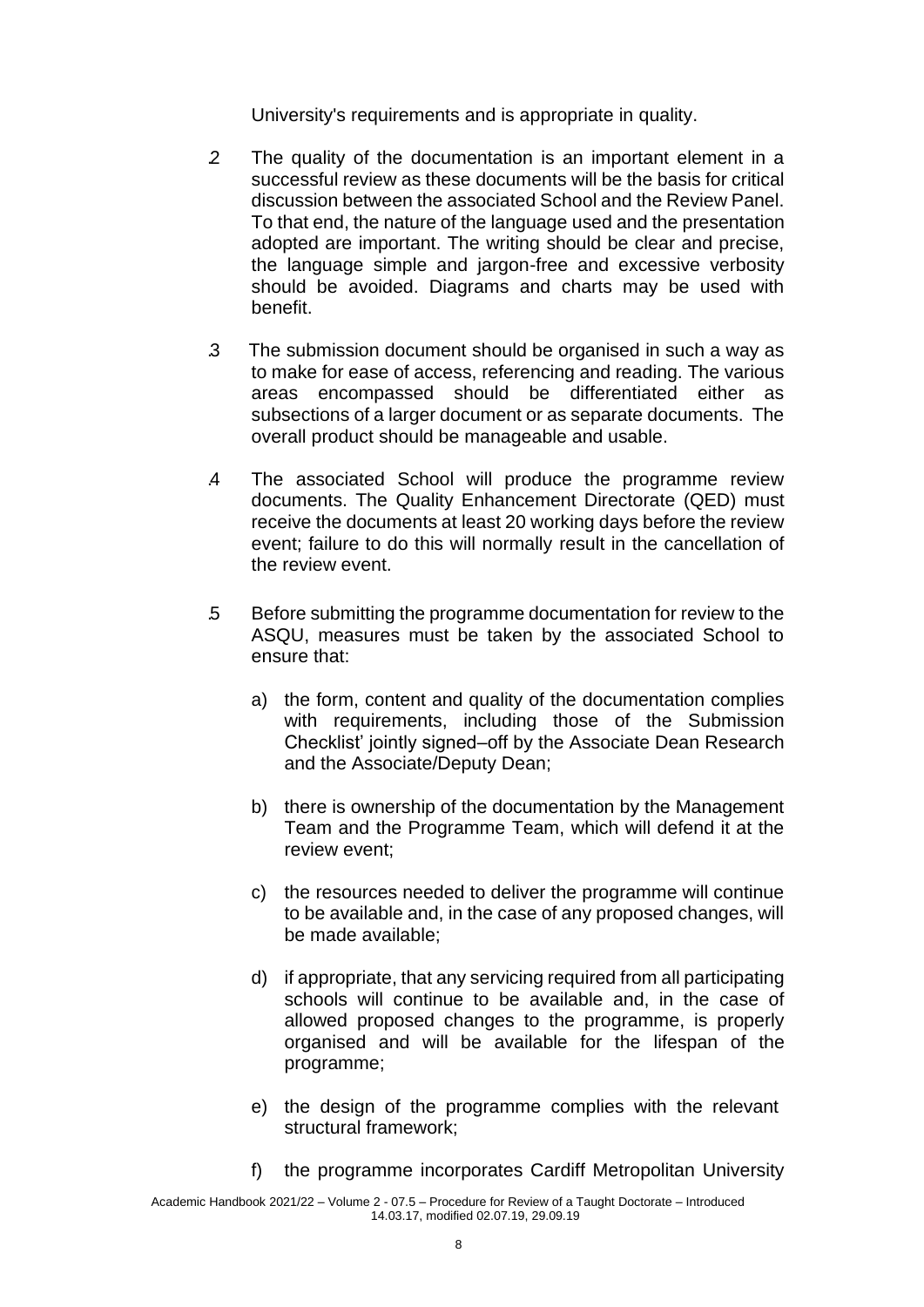statutory requirements in regard to assessment regulations, etc.;

- g) the programme incorporates and is aligned with the requirements of any relevant external benchmark statements including the FHEQ Level-8 qualification descriptors and QAA Doctoral degree characteristics and the benchmarks of relevant PSRBs;
- h) the programme incorporates the University's desired policy direction as outlined in current Cardiff Metropolitan University Strategic Plan and strategies associated with learning, teaching, assessment and research;
- i) the School has fully considered the pedagogic and resource implications of e-learning;
- j) the programme endorses and demonstrates means for developing employability skills through its learning and teaching strategies;
- k) the programme enables students to understand, learn and benefit from research-based enquiry, particularly that which is relevant to their discipline; undertake such research; and acquire and apply research skills appropriate to their level and discipline.

On receiving the programme documentation, the Quality Enhancement Directorate and the Panel Chair will undertake an initial scrutiny of the submission to ascertain that the documentation is compliant with regulations (structural, regulatory, etc.) and, where necessary, will inform the associated School of issues arising. In instances where the documentation is deemed to be unsatisfactory, the Chair of the Academic Quality & Standards Committee will require the event to be postponed or cancelled.

## **8.2 Information to be included in the Submission Documentation**

The following information should be included in the submission document for Taught Doctorate review:

- 1. a Self-Evaluation Document (SED) (see template in Appendix) including the rationale and detail of any proposed modifications and their approval-in-principle by the external examiner;
- 2. the Programme Document incorporating the programme specification and module descriptors (updated with any proposed modifications). Core modules for which failure by students cannot be compensated must be identified. Programme specification and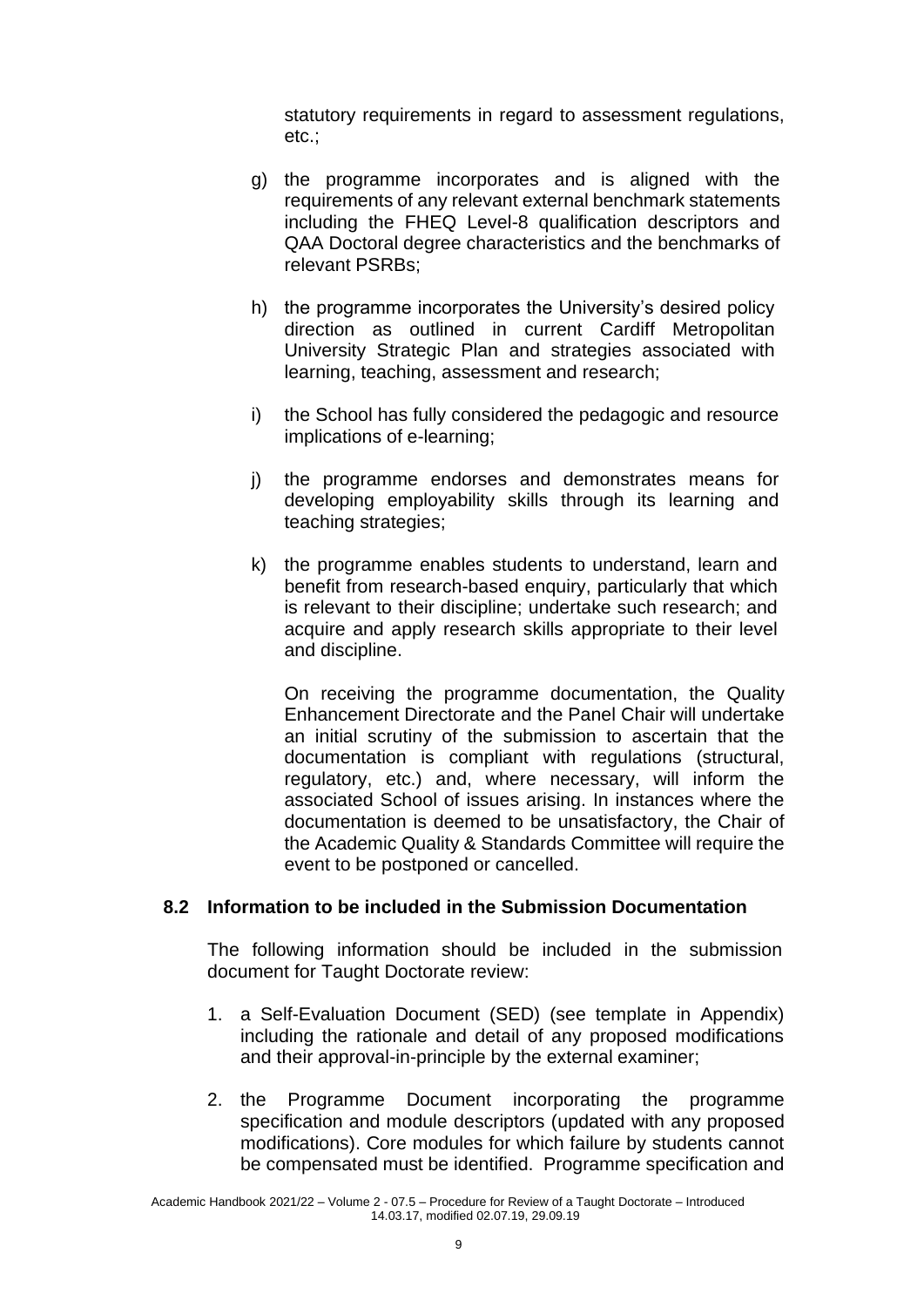module descriptor templates are available in the Academic Handbook; the Programme Document should include:

- 1) a brief historical background with particular reference to recent developments and the context for the programme;
- 2) the history of the School's research activity, evidence of its 'research culture' and proposals for future development;
- 3) reference to any external and internal reports on the quality of existing provision, and a self-appraisal with regard to these;
- 4) academic and management structure;
- 5) technician and administrative support services;
- 6) intake, admission requirements and selection procedure;
- 7) induction programme
- 8) arrangements for supervision, rights and responsibilities of supervisor and student;
- 9) progression from taught part of the Taught Doctorate;
- 10) assessment criteria and procedures (in accordance with University Taught Doctorate regulations);
- 11) arrangements in place for a Research Degrees subcommittee;
- 12) procedures for dealing with complaints and appeals;
- 13) services for student welfare and support;
- 14) systems in place or proposed to monitor, support and review student progress and to obtain student feedback are appropriate, and for student welfare and support;
- 15) opportunities for students to develop research, personal and professional skills;
- 16) The resources available, or proposed, in particular:
	- i) Library

Details of the current stock, including journals and electronic access, opening hours, annual budget, acquisition policy, lending rights at local and other Universities and Institutions;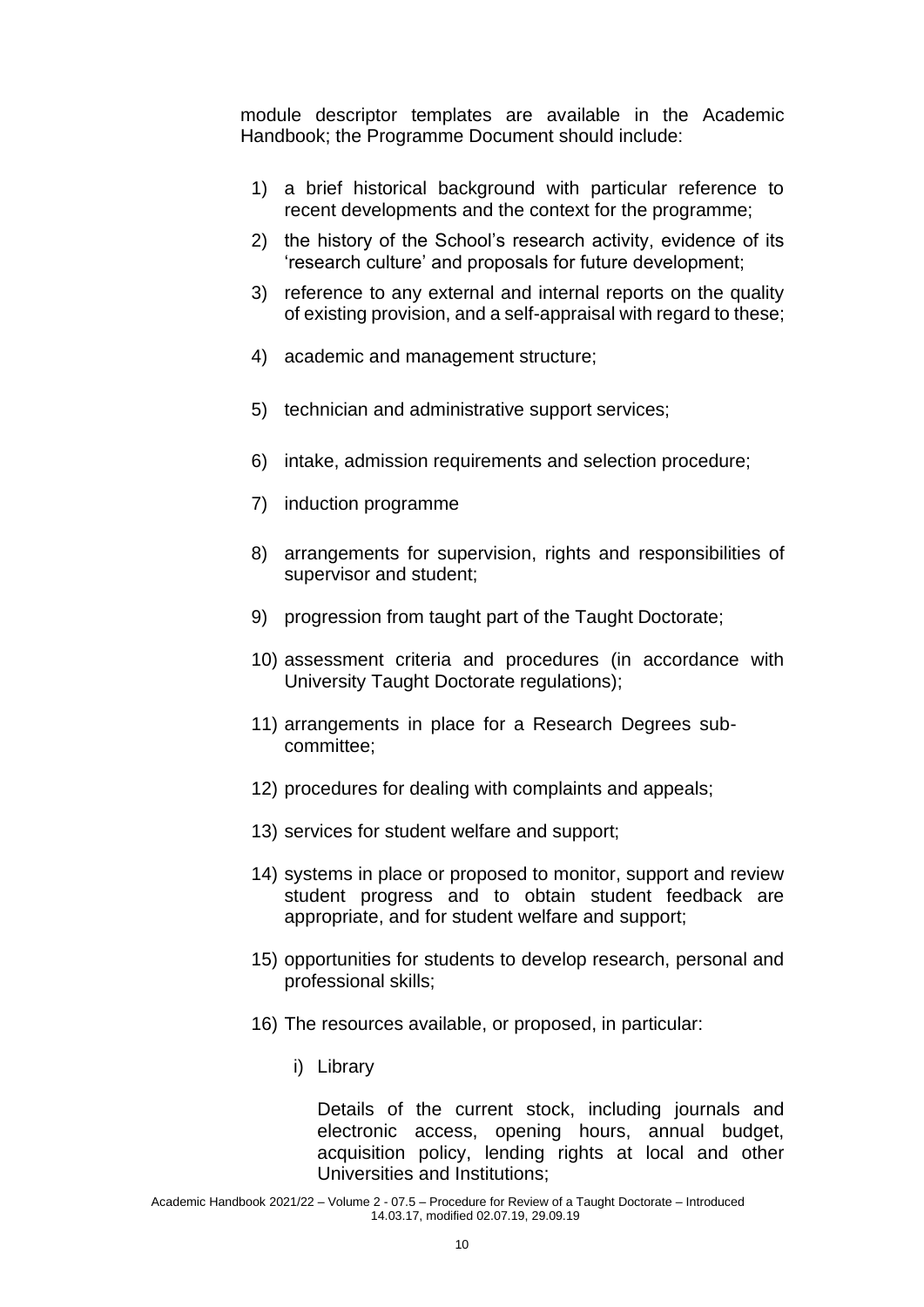ii) Information Technology

Information technology provision, budget and access;

iii) Research Facilities & Environment

Listing of accommodation available for research and study, tutorial and seminar facilities;

- 17) Mechanism for collecting, reviewing and responding to evaluation.
- 3. The curriculum vitae of and detailed information on all academic staff who will teach, supervise and manage the Taught Doctorate including:
	- 1) list of all staff (academic and administrative);
	- 2) CVs of supervisors;
	- 3) research degrees held by staff;
	- 4) staff development policy and examples of current activities;
	- 5) experience of staff in research supervision;
	- 6) students currently registered or completed;
	- 7) student withdrawals/failure to complete;
	- *8)* research degrees staff handbook*.*
	- 9) induction programme and the Student Handbook;
- 4. Programme Specifications
- 5. Module Descriptors
- 6. current student programme handbooks;
- 7. the validation report or the last review report (whichever is the most recent);
- 8. appropriate evidence that past changes to the programme have taken place though the correct mechanism;
- 9. annual graduate studies report for the last two years;
- 10. external examiner/verifier reports for the last two years;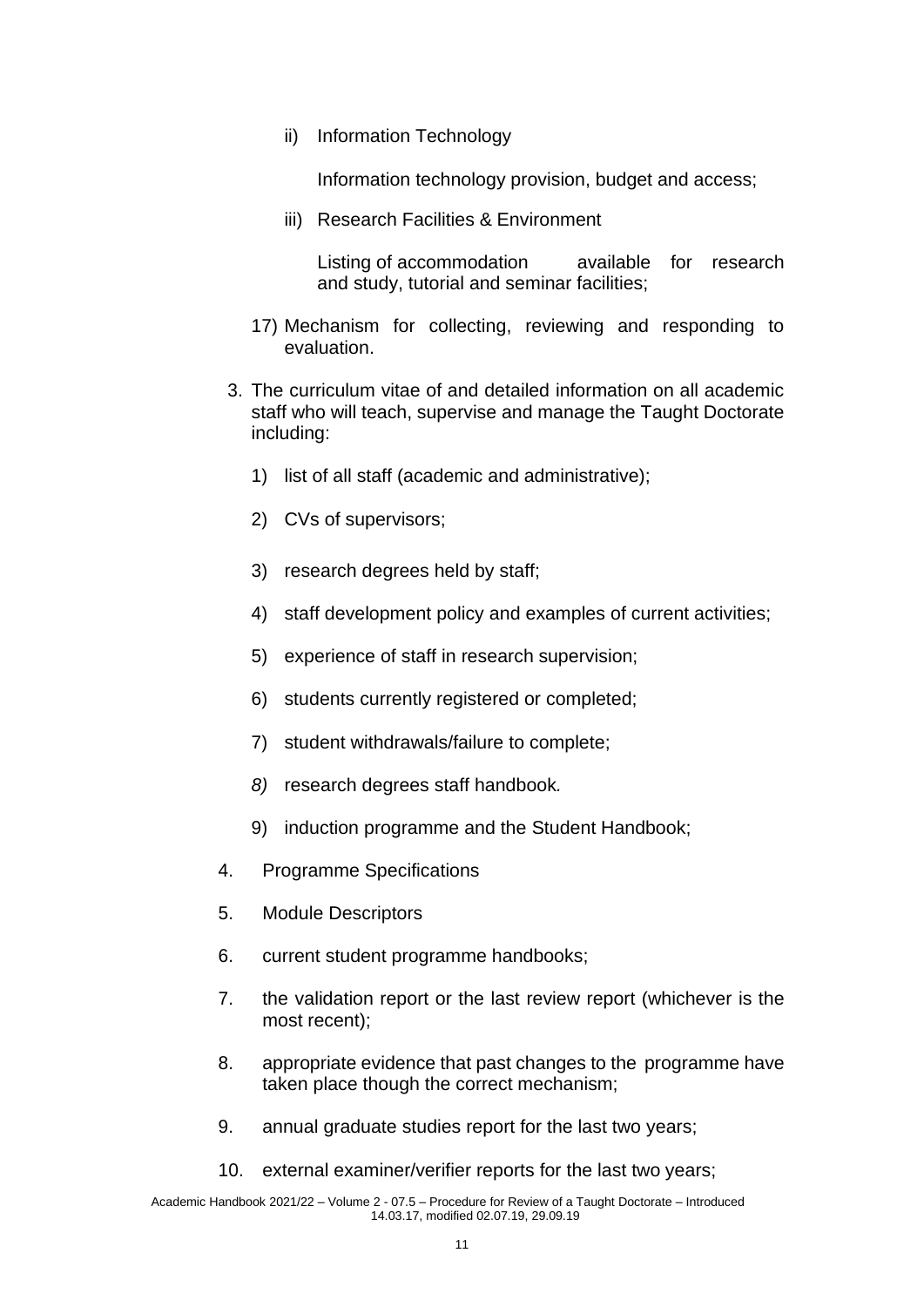- 11. copies of any external reports on the programme, which refer to the period in question, if applicable;
- 12. if collaborative provision, moderators' reports for the last two years, where available, and authorised memoranda of programme and financial agreement, if applicable.

In addition to the above, a selection of students' work; examination examples, assignments, etc. should also be made available during the event.

## **9 Formulation of Review Panel Decisions**

- 9.1 Review Panels may make the following decisions:
	- (i) that the Taught Doctorate be approved to continue (with or without proposed modifications);
	- (ii) that the Taught Doctorate be approved to continue (with or without proposed modifications) subject to the fulfilment of conditions in the stated timescale, and/or the full and evidenced (through subsequent School RDC records) consideration of recommendations. Resource issues, including staffing, may result in a requirement for an action plan, to be monitored through the University Academic Quality & Standards Committee;
	- (iii) that the approval of the Taught Doctorate be cancelled.

## **10 Approval to Continue**

- 10.1 Approval of the Taught Doctorate to continue should not be recommended to the Academic Quality & Standards Committee if the Review Panel retains major reservations about the aims, academic standard, structure, content, assessment regulations, resources etc., after the dialogue with the associated School has been completed.
- 10.2 Decisions of the Review Panel should be made on the basis of the event and other factors such as pressures resulting from the timing of an event should not influence the academic decision.
- 10.3 The situation which causes most difficulty arises where the document is deficient but where the reservations of the Review Panel have been satisfied in discussion. In such cases, the Review Panel must be satisfied that the issues have been or can be resolved and that the documentation will be amended accordingly (through imposing conditions).

## **11 Conditions/Recommendations for Approval to Continue**

Approval to continue may be recommended to the Academic Quality &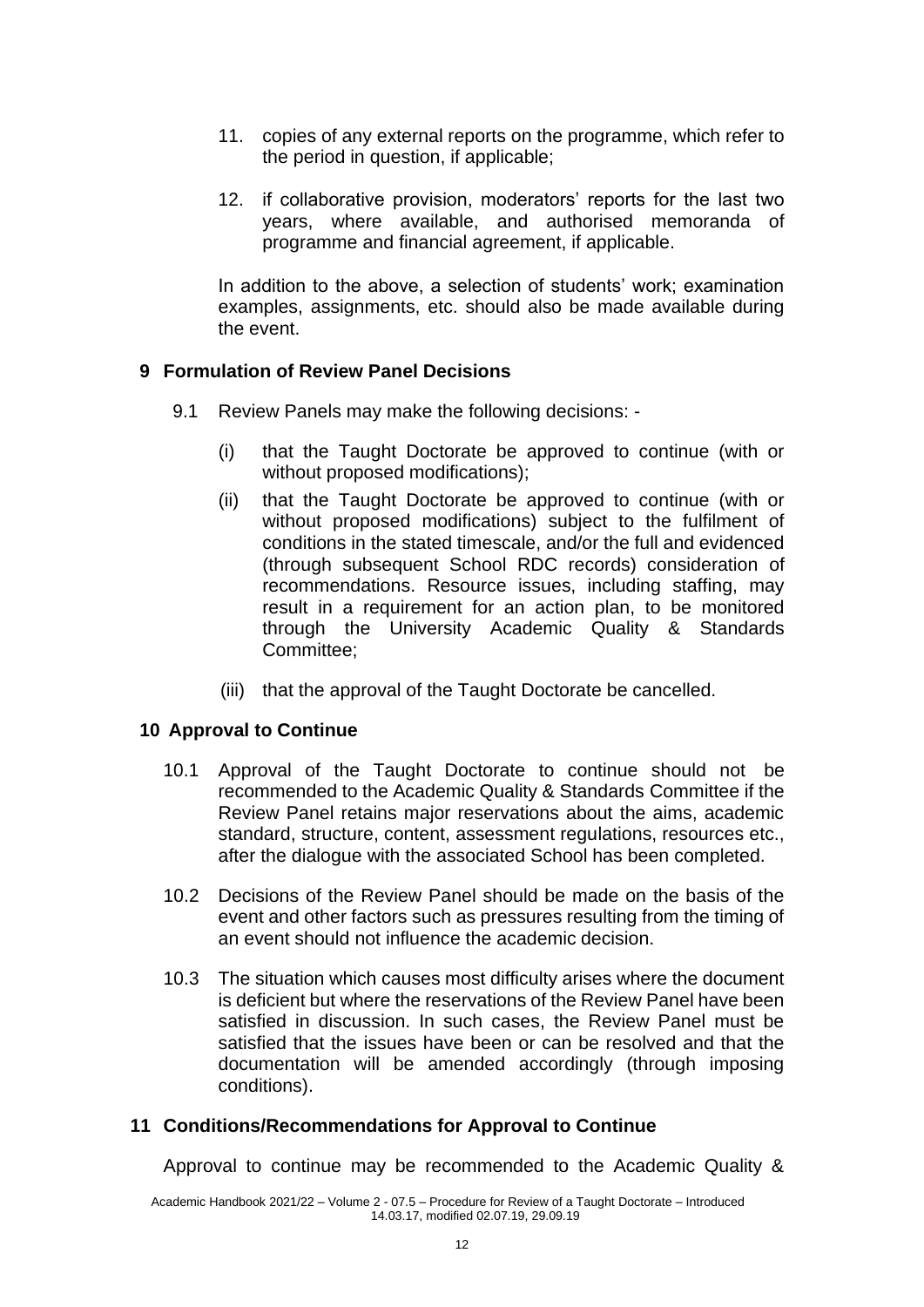Standards Committee subject to the fulfilment of conditions to be met within a stated timescale and/or recommendations.

If it is observed that the Taught Doctorate is and has been operating satisfactorily – as determined from annual graduate studies reports, external examiners' reports, etc. – but for which the documentation is unsatisfactory/unacceptable and/or for which the associated School gave a poor defence, it should be approved subject to appropriate conditions (and recommendations).

- 11.1 Conditions of approval should be used for requirements, which MUST be fulfilled in order to ensure that the Taught Doctorate degree programme meets the required quality and standard threshold. Conditions must be expressed precisely, be agreed by the Review Panel and must be accompanied by a timescale for completion – normally before students are admitted to the programme. Documentation, usually in the form of a revised (definitive) programme document, must be submitted to the Quality Enhancement Directorate for consideration by the Review Panel Chair.
- 11.2 Changes which are desirable in order to enhance the quality of the Taught Doctorate degree programme and/or student experience, but which do not affect the threshold standard, should be expressed as recommendations. Recommendations are advisory as opposed to compulsory, but the University quality monitoring system would wish to see reference to where such issues have been considered and implemented, or rejected. This might include an action plan of issues to be addressed. Responses to recommendations should be recorded in the minutes of the Taught Doctorate Committee and the annual report on research activity submitted to the University's Research Degrees Committee. Recommendations cannot be used as a means of quality or standards enhancement where the Review Panel judges one or both of these to be below the acceptable threshold level.
- 11.3 Conditions and recommendations may refer to any aspect of the Taught Doctorate programme including content, resources, staffing, assessment, etc., but should be phrased in such a way as to allow the perceived problem to be solved by the programme team rather than prescribing a solution.
- 11.4 The associated School's response to any conditions of approval should be submitted to the Quality Enhancement Directorate for consideration by the Panel Chair and/or nominated panellists for approval. It is the responsibility of the Panel Chair to approve any resulting changes to the programme documentation - which then becomes the definitive programme document – and, through the Quality Enhancement Directorate and the associated School, to follow-up any further action required by the conditions imposed. The Panel Chair will be responsible through the Quality Enhancement Directorate and the associated School for ensuring that all the conclusions of the Review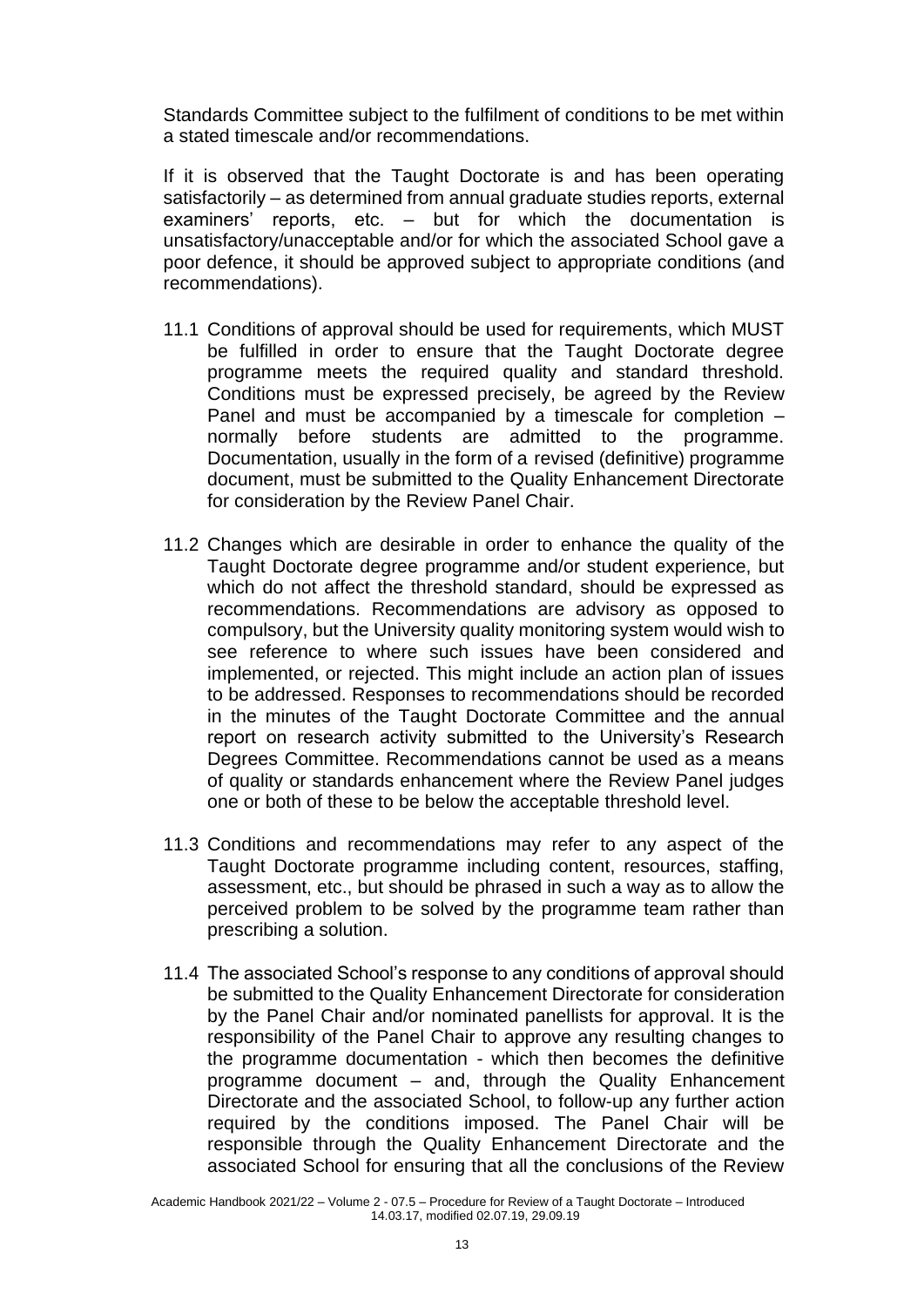Panel are addressed.

11.5 Once the review report (see below) has been approved through the University committee structure, the associated School is required to send to the Quality Enhancement Directorate an electronic version of the definitive programme document, which will be held as the source of information about the reviewed programme.

## **12 Review Report**

- 12.1 The report of the review event shall conform to the normal format and standard applied to all Cardiff Metropolitan University review reports.
- 12.2 The draft written report shall be produced normally within 20 working days after the review event and the confirmed report produced normally 10 working days thereafter. The final report, confirmed by the Panel Chair, will be circulated by the Quality Enhancement Directorate to the Taught Doctorate Management Team and Programme Team, and to the Academic Quality & Standards Committee, which will subsequently make appropriate recommendations for the approval of Academic Board.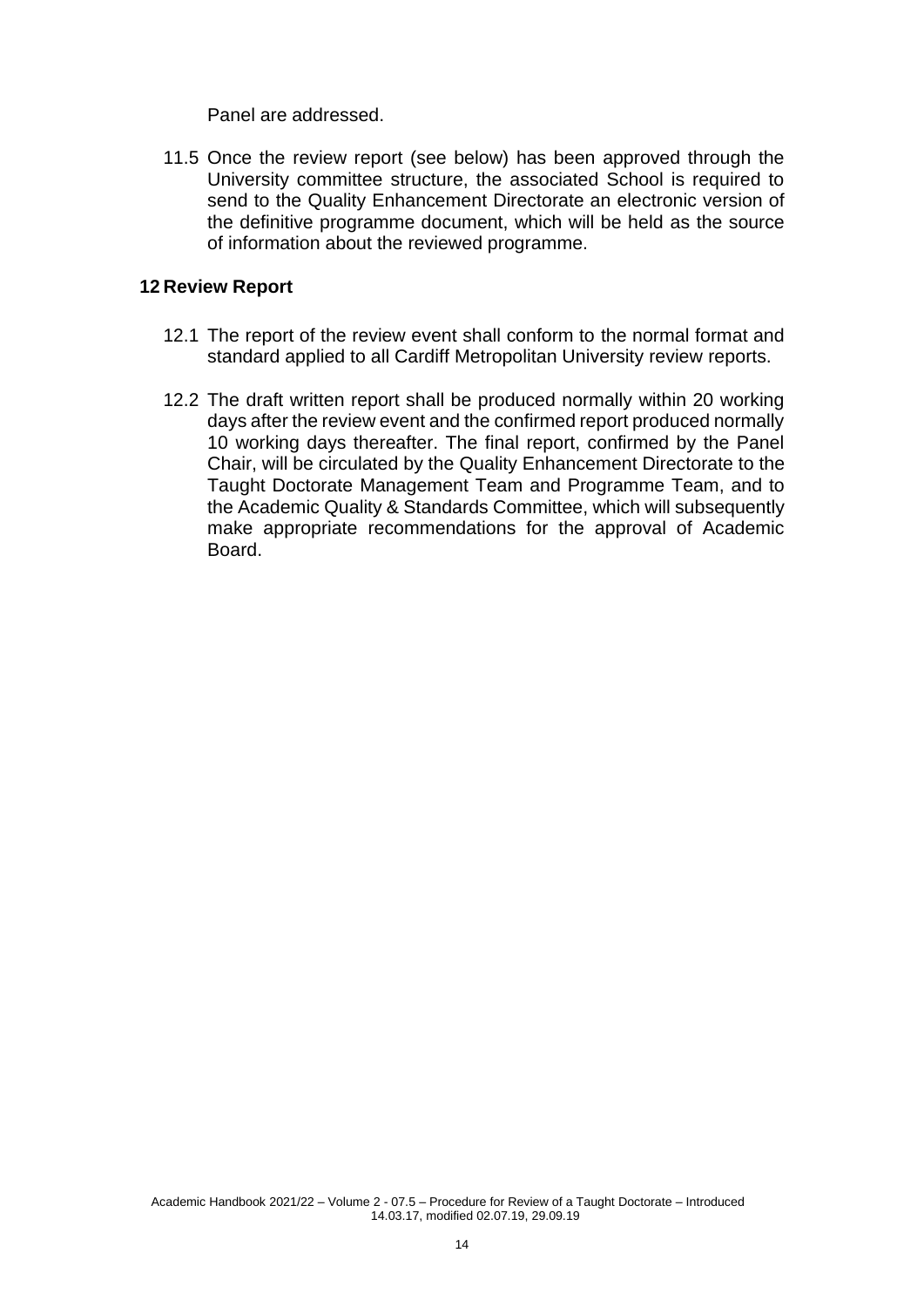# **APPENDIX 1**

## **Guidance for Completing the Self-Evaluation Template Document for Review**

## **Introduction**

It is a requirement that in submitting documentation for the review event, the documentation submitted must incorporate a Self-Evaluation Document (SED) from the Programme Director.

The purpose of this guidance is to provide the template for the construction of the SED, bearing in mind the need to ensure that the procedures will help the programme team, schools and Cardiff Metropolitan University to satisfy the requirements of external stakeholders whilst retaining flexibility and costeffectiveness.

## **Template for the Self-Evaluation Document (SED)**

The SED must comprehensively address the following headings as well as providing a summary of the modifications during the approval period and a summary of any proposed modifications and likely future developments. The Panel will expect the SED to be analytical and evaluative, providing a critical review of the programme including reflections on past changes and developments. The SED must clearly identify and rationalise any proposals for change to be approved by the Panel.

#### **Introduction**

1. A summary of the submission and what it is trying to achieve.

#### **Background to the Programme**

- 2. A brief outline of the programme, its background, development history and its current context.
- 3. A summary of any modifications during the approval period indicating those which were in response to internal and external feedback including the outcome of annual programme review reports, external examiner reports and reports of relevant professional bodies. The following table must be completed to supplement this summary.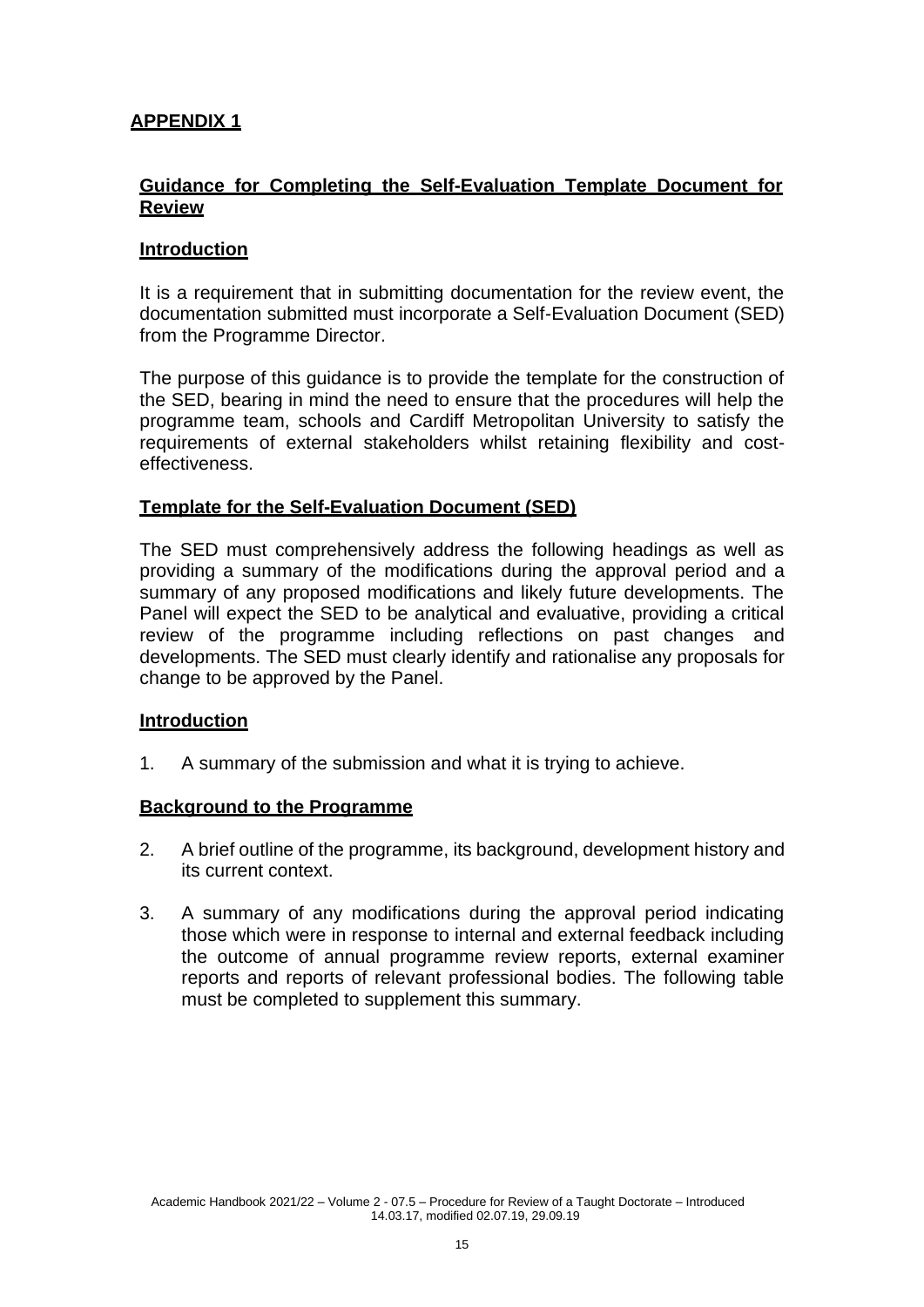| <b>Summary Table of Modifications Approved During the Review Period</b> |                                                                       |                                               |                                              |                                                     |  |
|-------------------------------------------------------------------------|-----------------------------------------------------------------------|-----------------------------------------------|----------------------------------------------|-----------------------------------------------------|--|
| Year                                                                    | <b>Modification</b><br>(summary of<br>Change and<br>modules affected) | In response to<br>(e.g. external<br>examiner) | <b>Evaluation of</b><br><b>Effectiveness</b> | <b>Enhancement of</b><br><b>Student</b><br>Learning |  |
|                                                                         |                                                                       |                                               |                                              |                                                     |  |
|                                                                         |                                                                       |                                               |                                              |                                                     |  |
|                                                                         |                                                                       |                                               |                                              |                                                     |  |

*Rows may be added to accommodate all modification activity*

4. The effectiveness of these changes and the extent to which they have enhanced student learning.

## **Proposed Changes to the Programme**

- 5. A rationale for and a summary of any modifications proposed, which must be cross-referenced clearly to where such changes can be located in the programme document. To supplement the rationale and summary, the following chart and table must be completed:
	- 5a. A table or chart contrasting the existing programme structure with the proposed new structure must be included here. Please contact QED should you need any information or advice.
	- 5b. The following table summarising proposed changes to modules must be completed:

| <b>Summary Table of Proposed Modifications</b>                           |                                                                        |                                                                                                                                                  |  |  |  |
|--------------------------------------------------------------------------|------------------------------------------------------------------------|--------------------------------------------------------------------------------------------------------------------------------------------------|--|--|--|
| Purpose of Proposed<br>modification (identify any<br>module[s] affected) | <b>Rationale for modification</b><br>(identify any module[s] affected) | Evidence of modification in<br>programme documentation<br>e.g. identifying where in the<br>programme specification or<br>which module descriptor |  |  |  |
|                                                                          |                                                                        |                                                                                                                                                  |  |  |  |
|                                                                          |                                                                        |                                                                                                                                                  |  |  |  |
|                                                                          |                                                                        |                                                                                                                                                  |  |  |  |

*Rows may be added to accommodate modification proposals.*

- 6. Evidence of approval-in-principle by the external examiner(s) must be provided in the submission documentation and referenced here.
- 7. If franchised, evidence of consultation with the collaborating partner must be provided in the submission documentation and referenced here,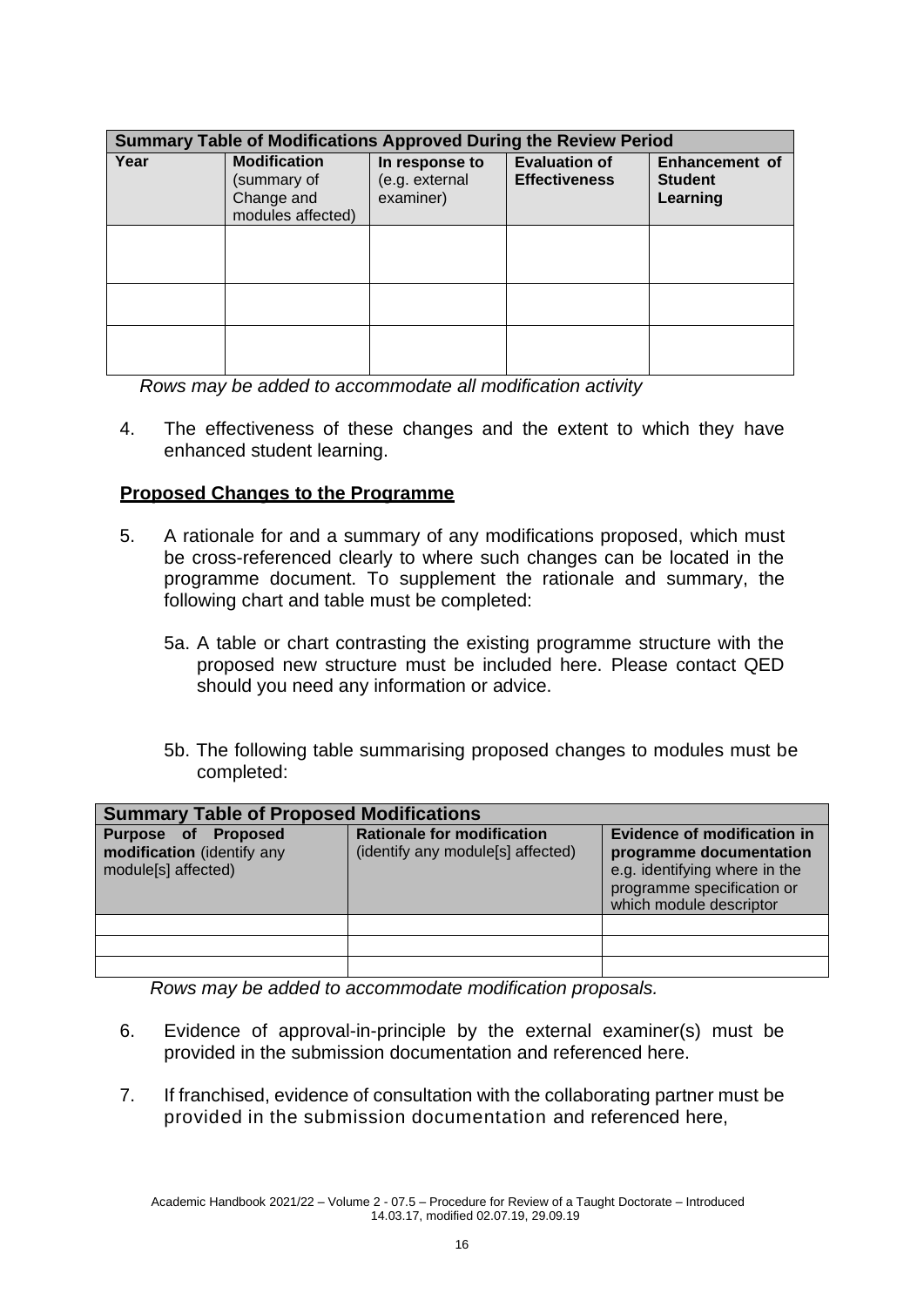together with the proposed implementation date should this vary from Cardiff Metropolitan University (see also paragraph 28).

# **Aims and Learning Outcomes/Performance Criteria**

- 8. How the aims and learning outcomes/performance criteria relate to internal drivers such as the University Learning, Teaching & Assessment Strategy, Widening Access Strategy, Technology-Enhanced Learning policy.
	- 9. How the stipulated aims relate to the learning outcomes/performance criteria.

# **Curricula**

- 10. The effectiveness and appropriateness of the curriculum in fulfilling the stipulated aims and learning outcomes/performance criteria.
- 11. The appropriateness and continued relevance of the curriculum as demonstrated by student and employer and practitioner feedback (citing evidence in the submission document) and recognised good practice within the discipline including teaching and learning developments and/or learner guidance and research.
- 12. A summary of any amendments that have been introduced to reflect developments within the discipline or as a consequence of the outcome of internal debate or student, employer or external feedback.

## **Assessment**

- 13. The effectiveness of the chosen assessment strategies and methods in promoting student learning and ensuring that students fulfil the learning outcomes/performance criteria and in enabling discrimination between categories of performance.
- 14. The effectiveness of assessment strategies in relation to both formative and summative assessment.
- 15. The effectiveness in the approach to feedback to students and marking verification (such as double marking).
- 16. The extent to which student achievement demonstrates the requirements for the award in relation to subject benchmarks, learning outcomes and qualification frameworks.

## **Teaching and Learning Opportunities**

17. The range and appropriateness of the teaching and learning strategies and/or learner guidance and how they have developed during the approval period.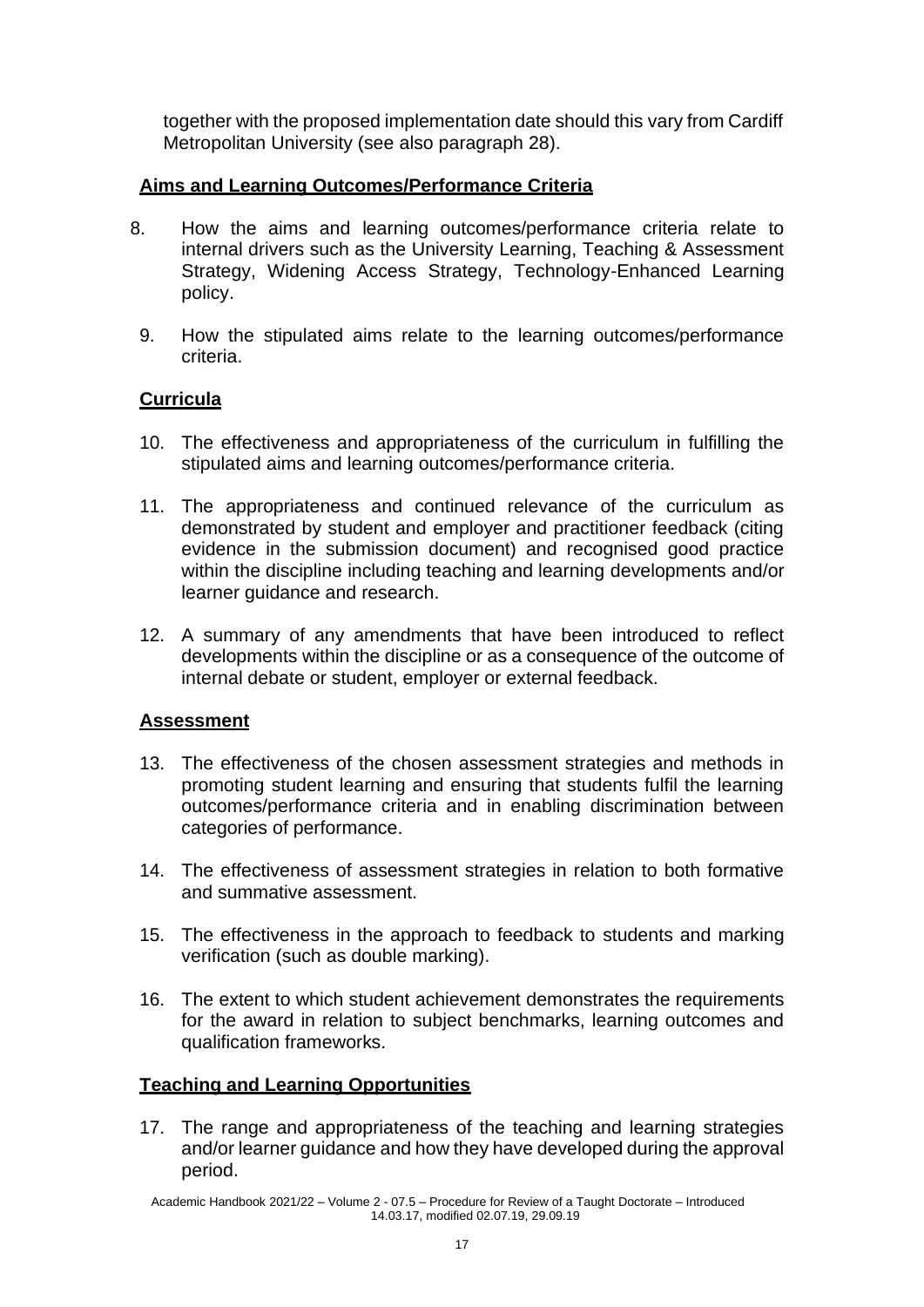- 18. Issues relating to student workload.
- 19. Any factors which may impede or limit the quality of the learning and teaching environment.
- 20. The effectiveness of academic tutorial, counselling and mentor support.
- 21. The development of Key Skills, and where appropriate skills derived from subject benchmark statements.
- 22. The effectiveness of arrangements for any Work-Based Learning.
- 23. The effectiveness of arrangements for PDP.

## **Maintenance and Enhancement of Standards and Quality**

- 24. The overall standards achieved and the measures/comparators against which judgements are made.
- 25. Consideration of progression and completion rates.
- 26. Employment destinations of graduates/award holders.
- 27. Action taken in response to External Examiners' or Verifiers' Reports and those of any relevant professional bodies, etc.

## **Collaborative Provision** (if relevant)

- 28. Where the programme is also offered collaboratively in a partner institution or partner institutions, the critical appraisal should incorporate the operation of collaborative programmes with reference to all of the above, and in relation to the partnership should also comment upon:
	- a) the effectiveness of the work of the moderator(s) in assisting collaborating institution programme delivery;
	- b) the effectiveness of inter-institutional communication;
	- c) the effectiveness of arrangements for joint assessment and joint examination boards;
	- d) initiatives relating to joint or exchange teaching, student exchanges and/or visits;
	- e) the effectiveness of student progression arrangements.
	- f) evidence of consultation on any proposed modifications, stating the proposed date of implementation at the partner if that differs from Cardiff Metropolitan University.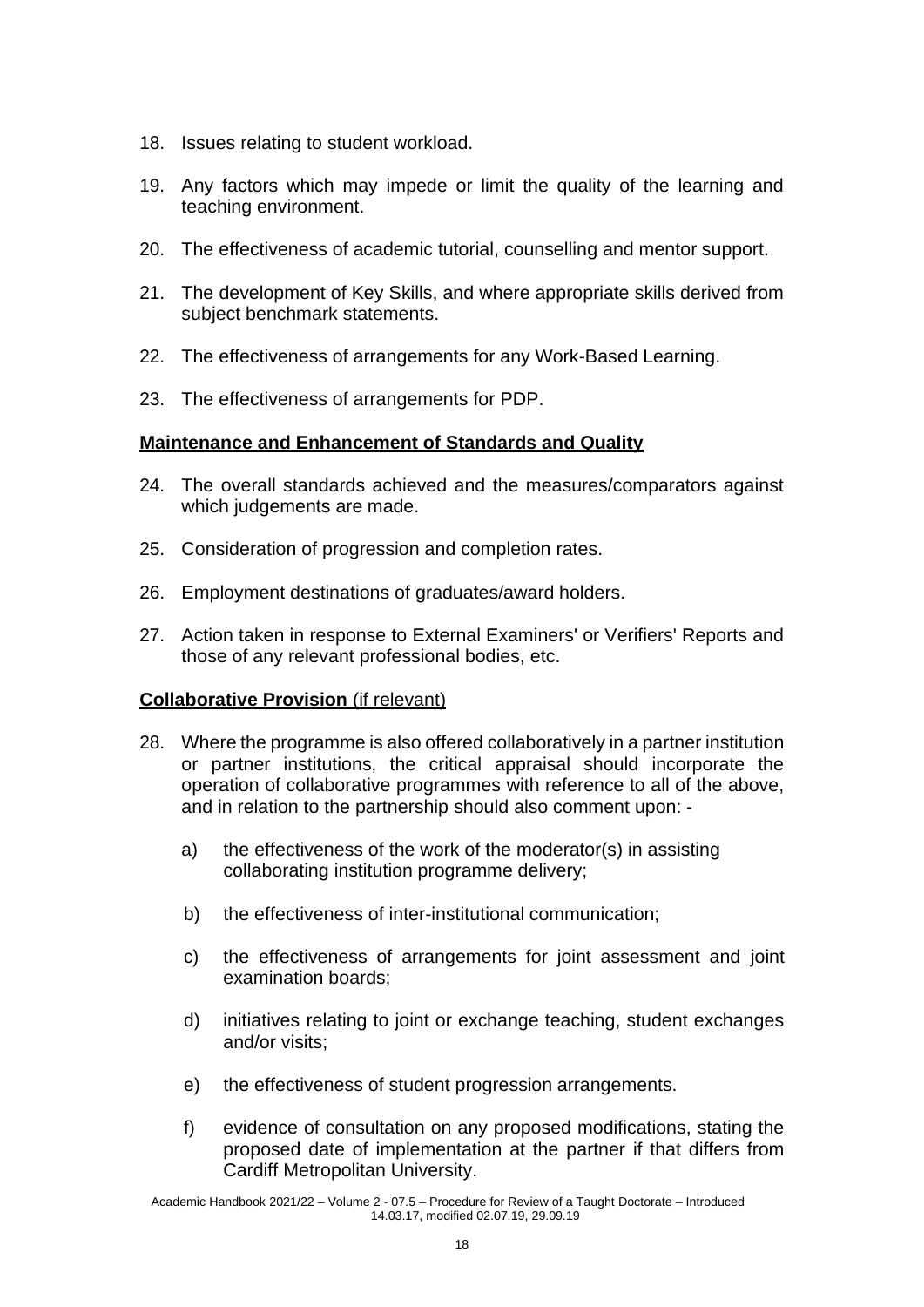# **APPENDIX 2**

## **GUIDANCE NOTES ON REVIEW OF A TAUGHT DOCTORATE**

This series of guidance notes covers:

Role of Panel Chair (pre-, mid- and post-event); Role of Panel Member (pre-, mid- and post-event); Role of Programme Team (pre-, mid- and post-event); Student Involvement in Review;

#### **Guidance Note: Chairing the Review Panel**

#### **Introduction**

The Chair is the key person in the review event. It is the Chair's responsibility to create an atmosphere in which critical professional discussion can take place, where opinions can be freely and courteously exchanged and in which justice and fair play prevail. The Chair will have been approved by the Academic Quality & Standards Committee.

As the custodian of professionalism and justice, the Chair's attitude, preparation and control are critical. The Chair will need to:

- 1. read thoroughly and demonstrate an understanding of the documentation;
- 2. demonstrate a familiarity with the policies and guidelines of relevant external awarding bodies and professional organisations and with those of Cardiff Metropolitan University;
- 3. concentrate on main issues;
- 4. establish the essential purpose of the occasion and its possible outcomes;
- 5. control and guide investigation and discussion to ensure that the conclusions are clearly articulated and understood.

## **Before the Event**

- 1. The Chair should have early consultation with the ASQU regarding the background to the review, the composition of the panel, the programme of the day and ensure that the Programme Director is familiar with the agenda and purpose of the meeting.
- 2. The Chair will need to:
	- a) establish the essential purpose and possible outcome of the event;
	- b) clarify the detailed programme for the occasion;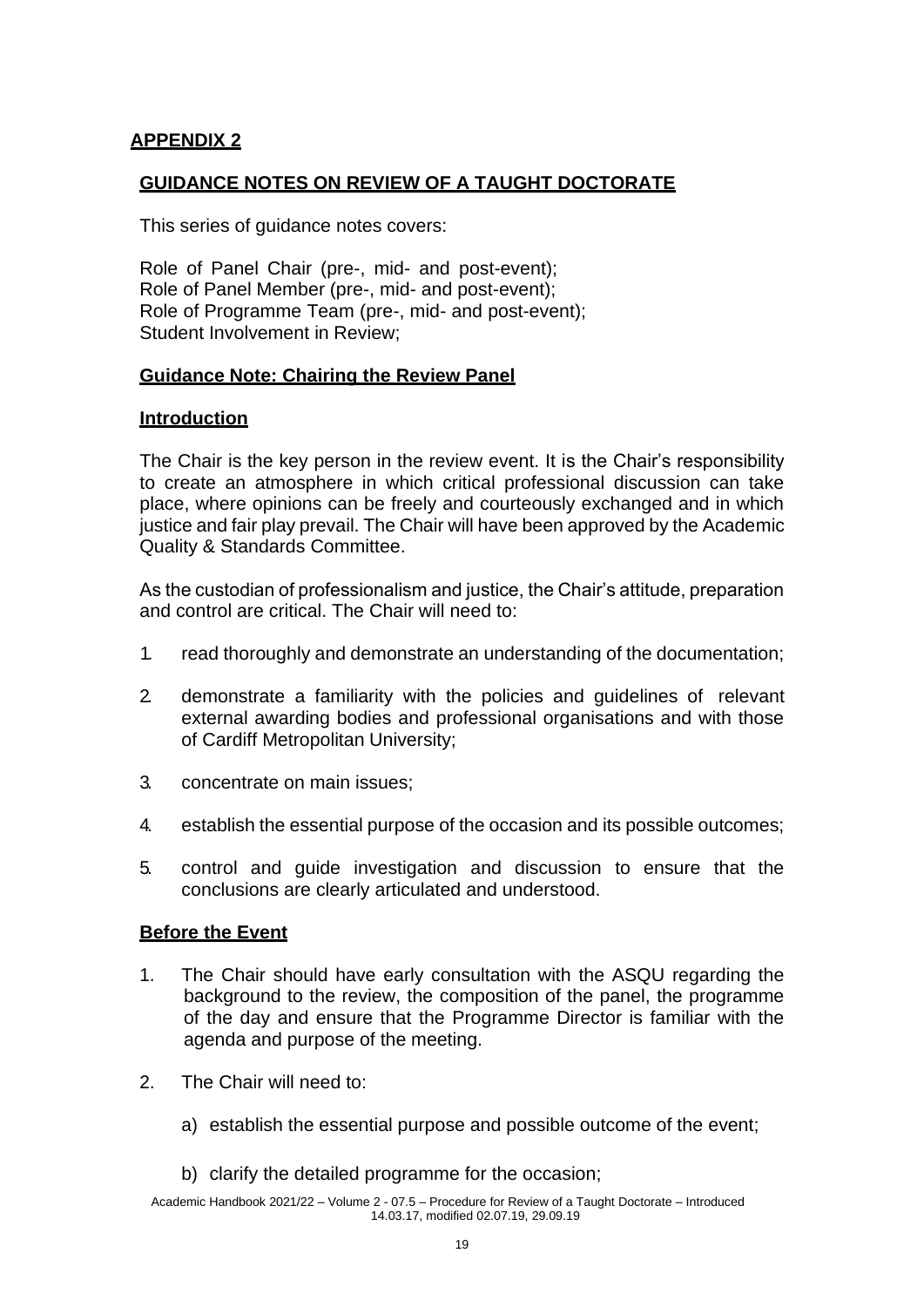- c) be familiar with initial responses from panel members and communicate issues thus raised to all panel members and to the Programme Director;
- d) hold a private meeting of the panel to explain and explore the documentation, to identify problem areas and to develop an agenda for the meeting with the programme team;
- e) identify panel members who will lead discussions with the programme team on specific issues;
- f) distinguish between management and organisational and teaching and learning issues.
- 3. The Chair will therefore have planned programmes for the private panel meeting and for subsequent discussions with the programme team in which major issues are the focus of concern. The Chair will ensure that the issues to be covered are appropriate and the time apportioned for discussion is effective.

## **During the Event**

- 1. The Chair will set the scene by introducing members of the panel and establishing clearly the purpose and possible outcomes of the occasion. The location of the event in the wider framework of Cardiff Metropolitan University's internal validation/review machinery will be explained as will its relation to the external awarding body, where necessary. The final outcome will be a written report with recommendations to the Academic Quality & Standards Committee and, where applicable, for the relevant external awarding body.
- 2. The Chair will confirm an agenda for discussion and indicate that different members of the panel will give a lead on issues. Internal and external panel members need to be given equal prominence.
- 3. It is the Chair's responsibility to guide discussion and ensure that the panel's questioning is clearly understood and responded to and that with each major issue there is a clearly understood conclusion, which may incorporate a condition or recommendation.
- 4. The Chair should intervene if the discussion is being diverted, is trivialising or sticking on what is a difference of opinion or is taking up too much time at the expense of the rest of the agenda.
- 5. The Chair should ensure that the panel members are confident of the continued quality, quality enhancement, and standards of the programme through exploration of areas such as: changes to the programme and resulting updated documentation; programme contention, enrolment, progression and completion/success rates; comparability of standards; external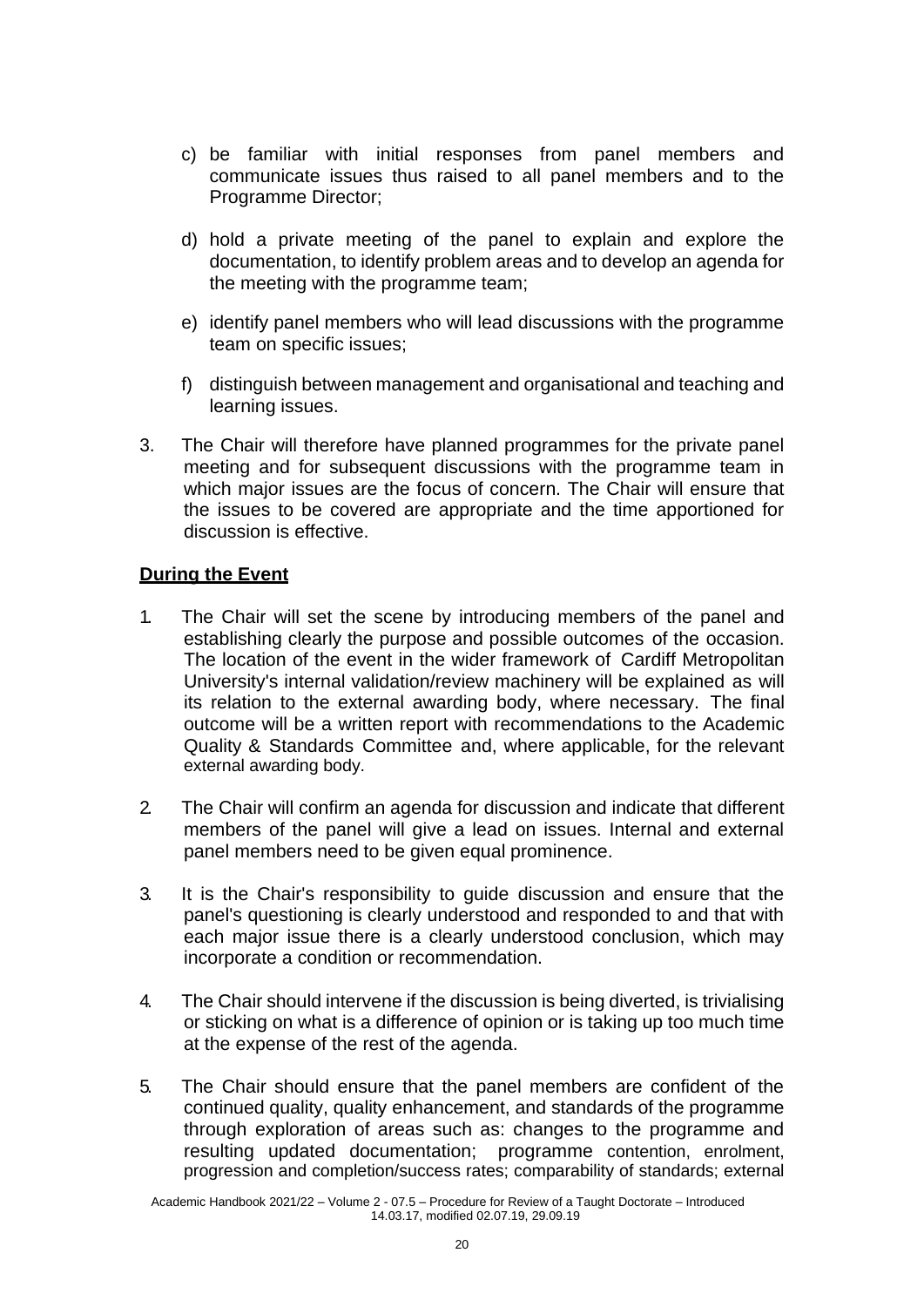examiner and other reports and action taken; the Programme Committee records; student comment; the effectiveness of the external examiner arrangements; staffing and staff development; resources.

- 6. The Chair should ensure that the discussion is thoroughly professional and positively critical, that there is a genuine exchange of viewpoints, and that adequate attention is given to the teaching, learning and research experiences of students. It is the Chair's duty to establish an atmosphere of lively, open, critical, yet helpful discussion, so that the occasion is seen to be a professionally helpful experience rather than a confrontational burden.
- 7. At the end of the event, the Chair, following private discussion with the panel, will report verbally to Programme Management /Programme Team the Panel's conclusions and the time required for responding to any action necessary. The programme management/programme team should be in no doubt as to where they stand in consequence.

# **After the Event**

- 1. The Panel Secretary will submit a draft report to the Chair and panel members for scrutiny. The draft report will be circulated to the Directors of Research of participating Schools and the Programme Director.
- 2. After receiving observations the report will be adjusted as necessary before being circulated as the confirmed report by the QED to the Chair of the Academic Quality & Standards Committee.
- 3. The confirmed report should capture, in a precise and structured form, the essential discussion that had taken place, and clearly record any conditions or recommendations made and the time required for their implementation. The Chair of the Panel must approve changes required to programme documents as a result of review.
- 4. The response to conditions and revised documentation must be submitted to the ASQU for consideration by the Chair. On receipt of the revised documentation, it is the Chair's responsibility to satisfy him/herself that the required modifications (etc.) have been completed adequately and to confirm this in writing to the ASQU. It is helpful for a full report to be provided by the Chair, which indicates what, and where, changes have been made in relation to each condition, and to confirm (or otherwise) that the particular condition has been met.
- 5. Exceptionally, the Programme Team might, for good reason, request an extension to the deadline for submission or may not in the view of the Panel Chair have met one or more conditions satisfactorily. In such instances the Panel Chair should discuss the situation with the Manager of the ASQU and the Chair of Academic Quality & Standards Committee with a view to finding a way forward.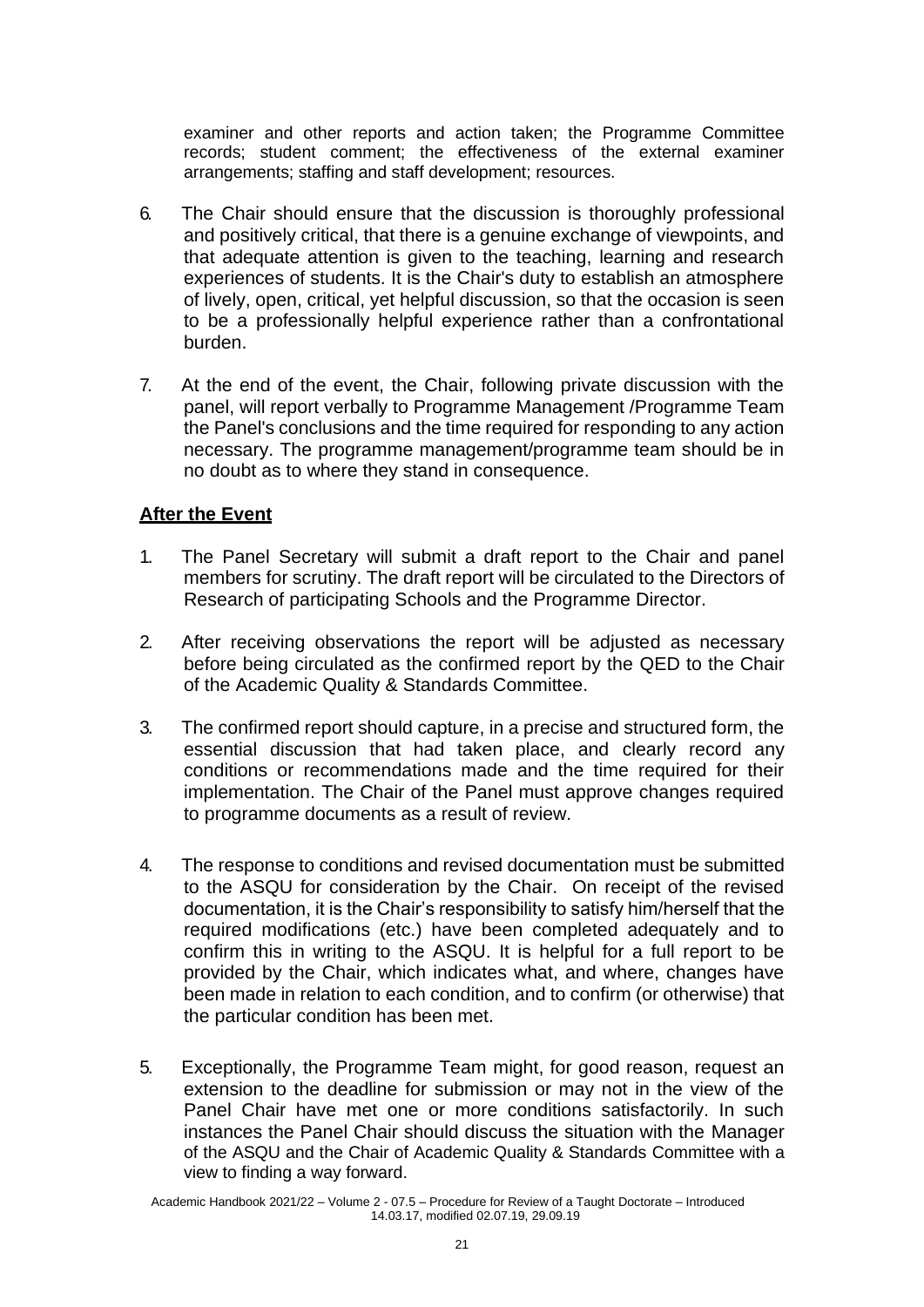## **Guidance Note: Panel Members**

- 1. Panel members are selected from a list approved by the Chair of Academic Quality & Standards Committee. They will provide the crucial expertise and experience to enable the programme to be scrutinised effectively. Between them, they will provide experience of subject expertise, validating procedures and practices, and the employment market relevant to the occasion.
- 2. Panel members are selected for their independence and the relevance of their backgrounds. No member can have a close association with the programme, for example, as current external examiner, programme adviser or management role, or former member of academic staff of the School in which the programme is located. External panel members due to commence an external examining role would however be eligible to be involved in the review of the said programme. It is not acceptable for former members of Cardiff Metropolitan University staff or former students of Cardiff Metropolitan University to be invited to become external panellists before a lapse of at least three years following the end of their employment with, or programme at, Cardiff Metropolitan University.
- 4 The essential purpose of the panel is to ensure that the programme continues to meet the standards set at its introduction and that quality enhancement has taken place. As individual members of a chosen group, panel members need to make collective judgements on quality and standards. To do so they will need to be conversant with all the documentation and enter into critical dialogue with the programme leaders and its members on key issues, and to meet with students and sample their work wherever possible and relevant. It is important that the dialogue is critical, balanced and constructive.

#### **Before the Event**

- 1. Panel members need to prepare themselves thoroughly and acquire a detailed understanding of the documentation provided.
- 2. Panel members should identify:
	- a) any apparent weaknesses and strengths;
	- b) any irregularities regarding procedural matters;
	- c) any issues raised through external or internal reports and how they have, or have not, been addressed;
	- d) any indications in regard to the standards achieved by the students;
	- e) the effectiveness of the external examiner arrangements.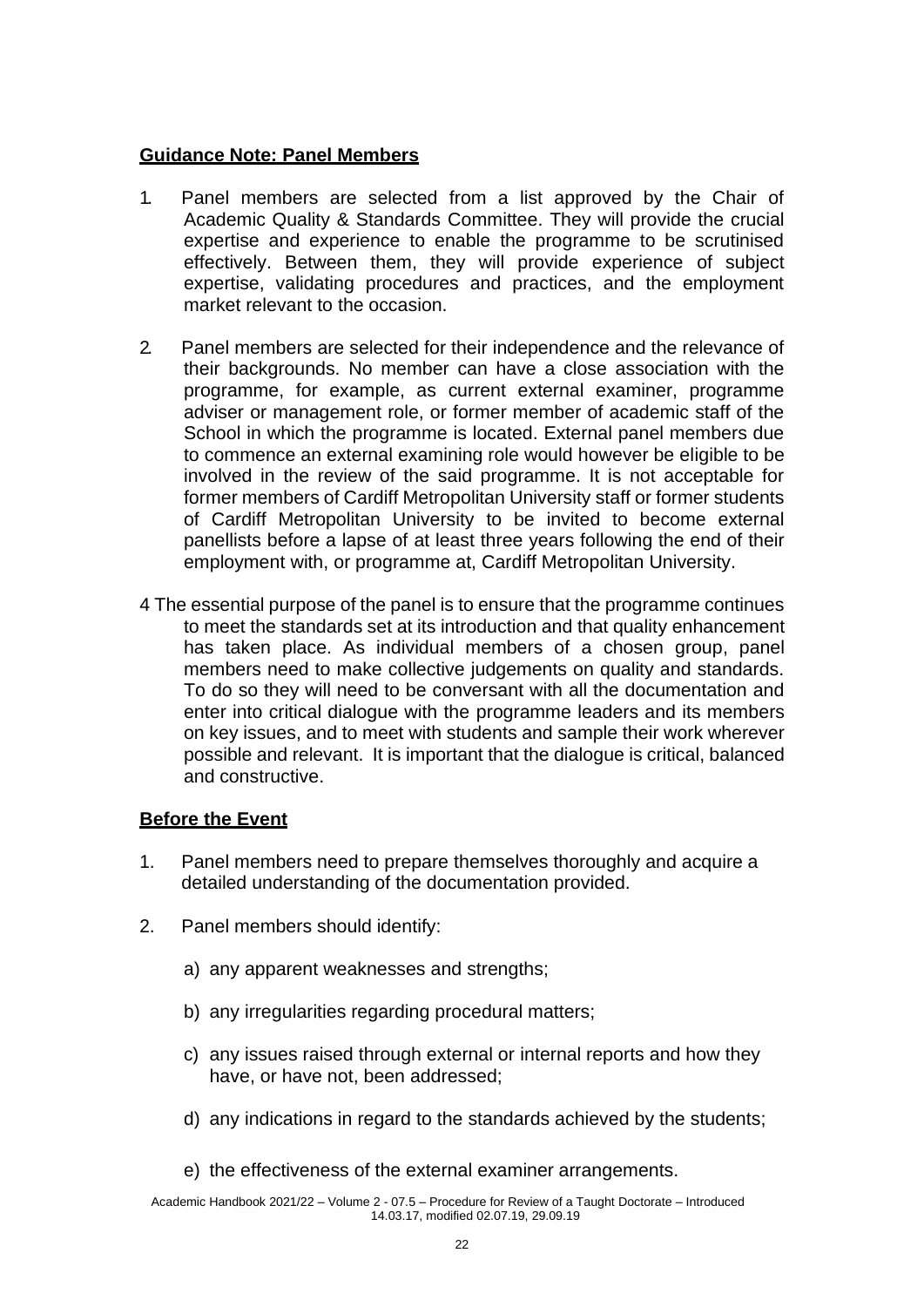- 3. Panel members who are subject specialists should, particularly, examine in detail syllabi, their content, how they are taught and the capacity of the staff to do so. Non subject specialists can usefully concentrate on quality enhancement issues, documentation, etc.
- 4. Panel members should submit a summary of key issues, which they have identified for consideration, as requested by the ASQU.

# **During the Event**

- 1. The individual panel member is a crucial contributor in creating an atmosphere for dialogue in which praise is as necessary as challenge, in which development is as important as criticism. Panel members should be critical, but courteous, persistent in questioning when necessary but should avoid excessive personal bias. Above all, panel members have to be seen to be consistent and fair. As a team member, it is essential to stick to the agreed agenda and not digress unnecessarily.
- 2. In particular, panel members will need to:
	- a) explore discrepancies between what is written and what is said;
	- b) seek clarification and confirmation when required;
	- c) listen as well as ask;
	- d) offer suggestions if, and when, appropriate;
	- e) concentrate on major, rather than minor, issues;
	- f) participate in a collaborative manner.
- 3. Panel members are part of a scrutinising team and at the end of the event will need to help the Chair to arrive at an agreed conclusion.

# **After the Event**

- 1. Panel members will need to:
	- a) check and agree the report of the review (if required);
	- b) be available, where possible and if required, to programme team members for further discussion;
	- c) complete evaluations of the event.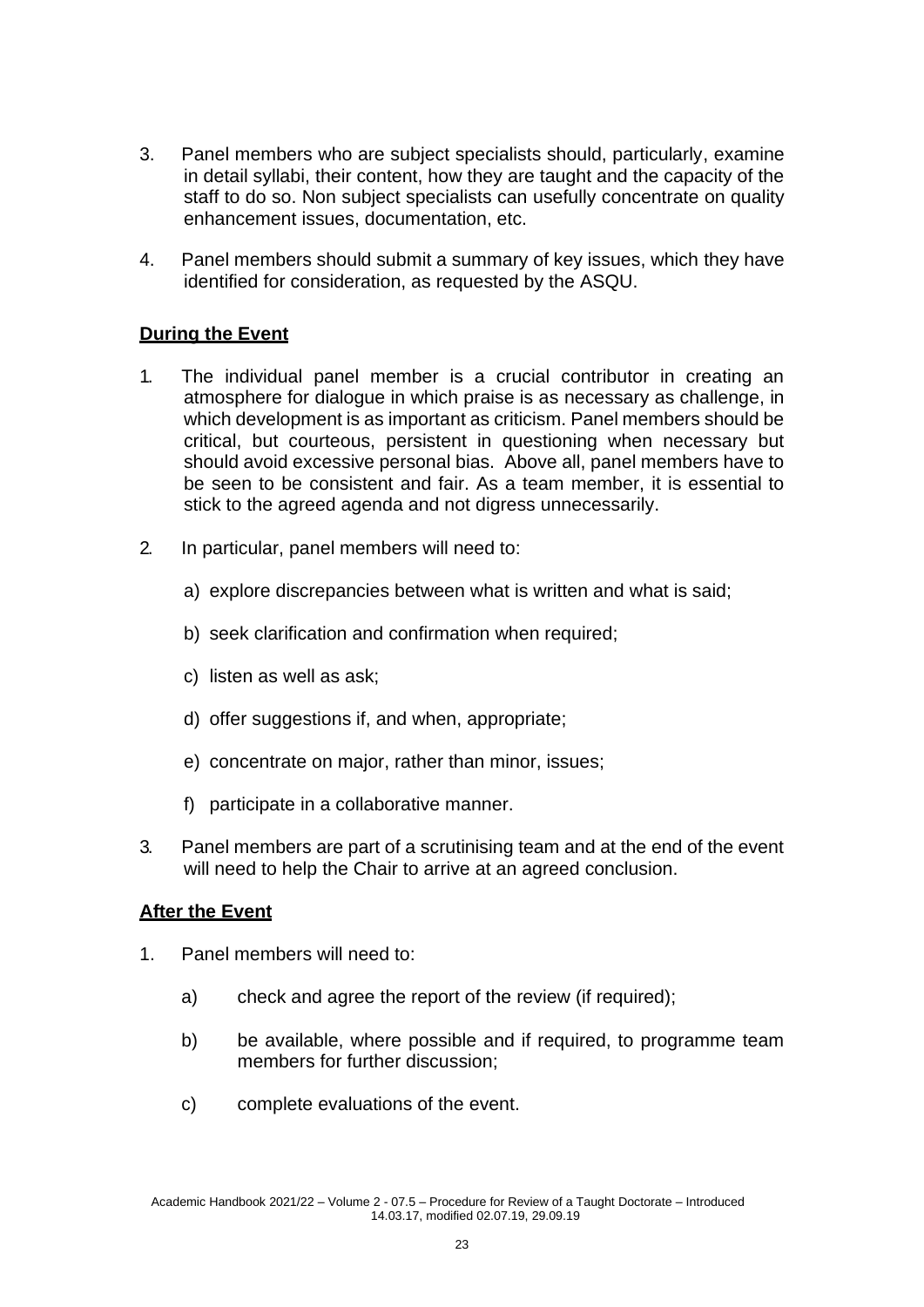# **Guidance Note: Programme Team Members**

## **Before the Event**

1. The review documentation is crucial to the panel being able to understand the programme, changes that have been made since the last validation or review, changes proposed, how the programme team operates and what external peers think about the programme. The programme team should ensure that all required documents are available in their most up-to-date and complete form.

Note that past changes to the programme, whether minor or substantial (through approved mechanisms) must be incorporated into the programme document; the review panel has the right to expect this.

- 2. It is recommended that document updating is a frequent process rather than being prompted by a review event.
- 3. The Programme Management Team/Programme Team also should ensure that the quality and scope of what is being submitted is acceptable, in particular ensuring that the documentation satisfies the guidelines of the Academic Handbook. The Programme Director will need to have preliminary meetings with the designated Chair of the panel to clarify issues and practices and with the ASQU to agree the programme for the event and appropriate arrangements.

# **During the Event**

- 1. The quality of the staff and the impression it conveys to the panel is important to a successful review event. Staff need to act as a genuine team in which its members are confident, open rather than defensive, articulate and able to respond to questions simply, yet developing an answer fully where required. Programme team members need to clarify, exemplify and illuminate their programme fully so that the documentation comes to life and the teaching and learning capacity is of obvious quality. Opportunities to illustrate teaching and learning should be readily taken and demonstrated.
- 2. The programme team will need to be able to demonstrate, rather than assert, in response to questioning, using the reports, etc., which form part of the documentation.
- 3. The Programme Director will have particular responsibility for orchestrating the responses of the programme team to questions raised in the formal meeting. The Programme Director needs to be substantially involved in the discussion, but a continuous dialogue between her/him and the panel Chair should be avoided. It is essential that the opportunity be provided for a wide range of staff teaching on the programme to participate in discussion.